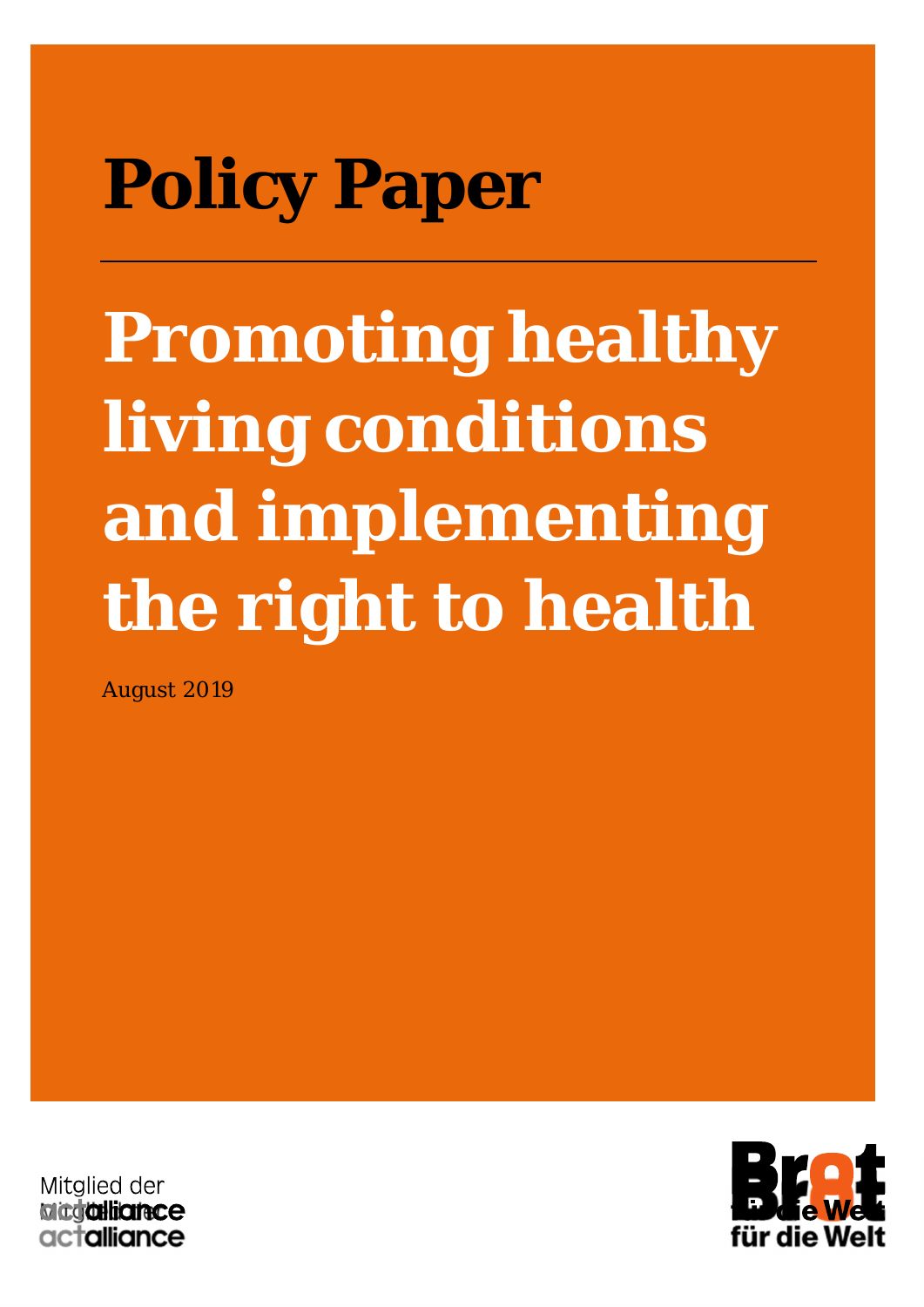#### **Imprint**

**Publishers** Brot für die Welt Evangelisches Werk für Diakonie und Entwicklung e. V. Caroline-Michaelis-Straße 1 10115 Berlin Telefon: +49 30 65211 0 info@brot-fuer-die-welt.de www.brot-fuer-die-welt.de

**Authors** Professional Working Group Health/ Brot für die Welt **Editor** Astrid Berner-Rodoreda, Mareike Haase, Ute Papkalla (Difäm), Dr. Gisela Schneider (Difäm), Dr. Sonja Weinreich **Translation** Anne Thomas **Responsible according to German Press Law** Dr. Klaus Seitz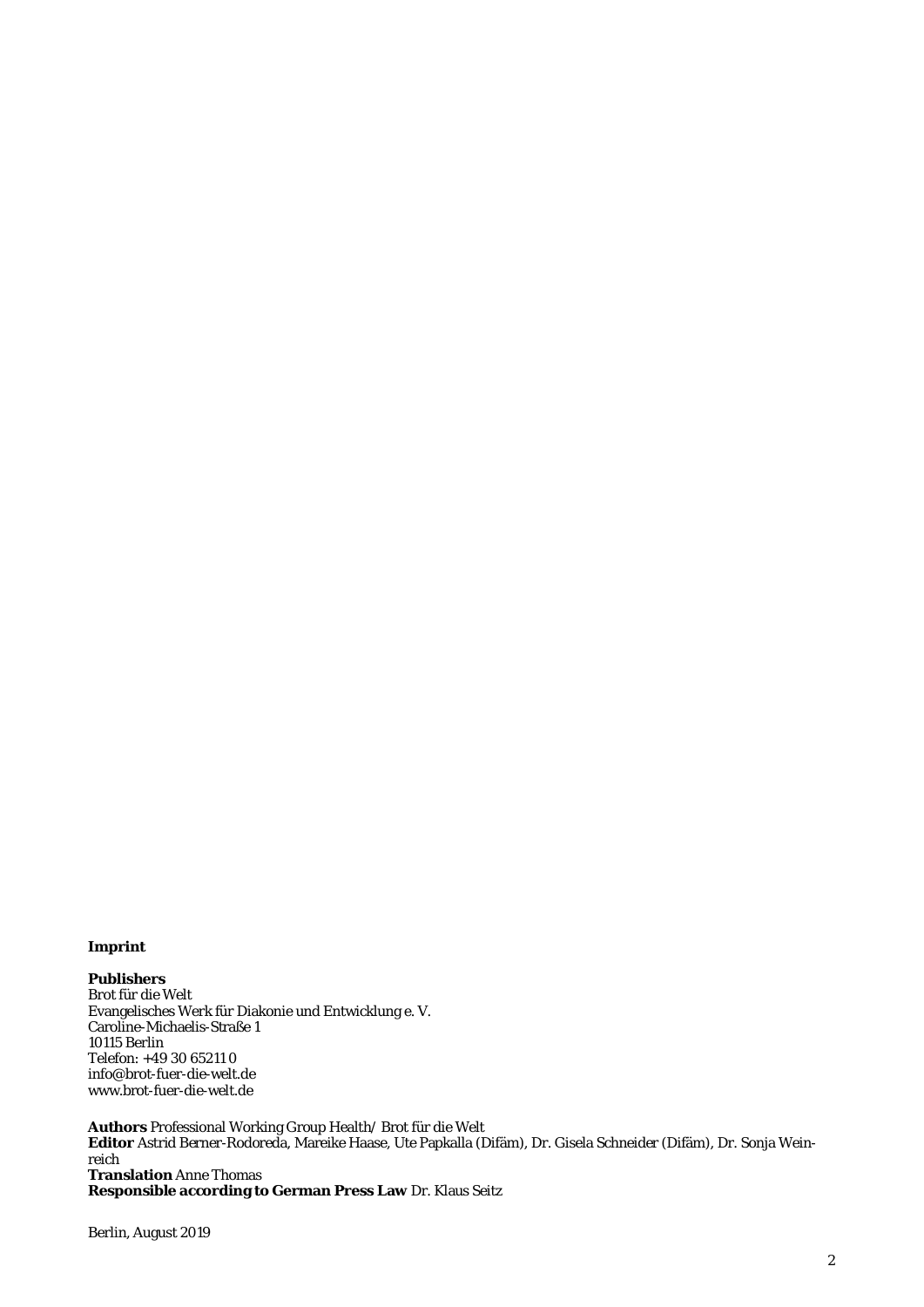# Contents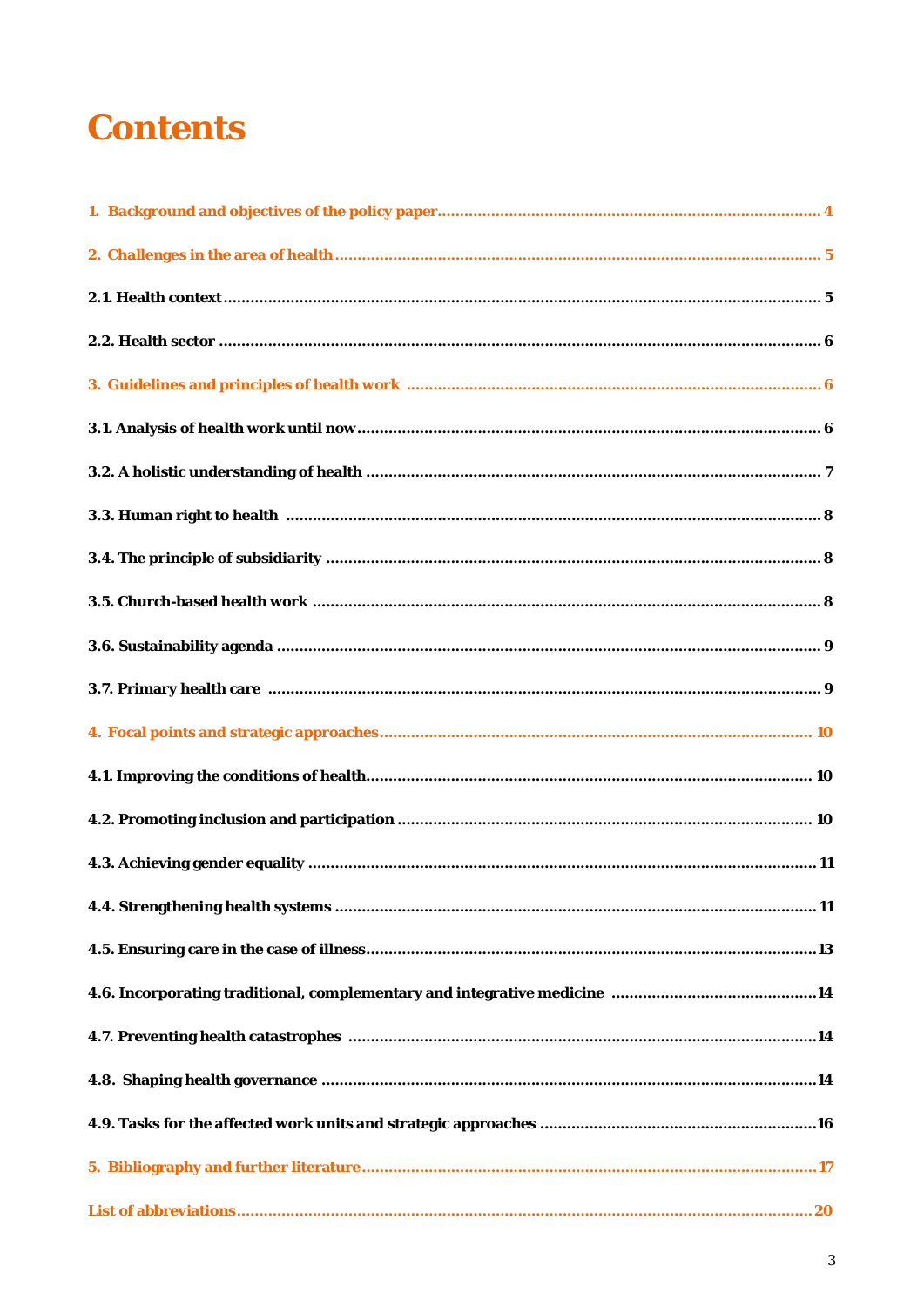# **1. Background and objectives of the policy paper**

Health itself is a value and a part of a life led in dignity. Health is a prerequisite for human and sustainable development. If people and societies are burdened by illness and premature death, they cannot achieve their full potential. Poverty emerges or is exacerbated and development is hindered. If people are protected from illness or receive appropriate treatment, they can live a life of health and well-being and contribute to social prosperity. So health is a prerequisite for, as well as an indicator of, effective poverty reduction.

Considering its importance, the topic of health is a significant focus of Bread for the World's range of supported projects and advocacy work. It comes under the heading "Basic social services, education and health", as one of the six support areas of Bread for the World's project and programme promotion. With its viewpoints, Bread for the World exerts an influence on national and international discourse on global poverty-related social and health policies (cf. BfdW 2016f).

The compilation of this policy paper means that a central recommendation of the 2013 "Evaluation of project operations in the health sector" is being implemented (cf. Seek 2013). Bread for the World's strategic plan for 2016 to 2020 stipulated the formulation of a policy paper to make sure that the support area of health, with regard to the Sustainable Development Goals (SDGs), was abreast of the latest scientific advances and to further develop it. This paper incorporates suggestions that were brought up in Bread for the World's internal dialogue with all the relevant working units. It also links to strategies and policy papers formulated by its predecessor organisations in the area of health (cf. vgl. EED 2010, EED/ BfdW 2006). This policy paper coheres with and takes into account all the policies and guidelines that Bread for the World has previously adopted in health-related areas.

Partner organisations that work in this area were chosen to participate in developing this policy paper via a consultation process that took place during two partner meetings (in Cameroon in November 2016 and in India in October 2017) (cf. BfdW 2016d, 2018a). Thus, Bread for the World and its partner organisations put into practice the joint learning that they see as a central element of their mission. Furthermore, this process ensured that the partner organisations' expertise was incorporated into the formulation of the policy paper, which as a result will reflect the realities in their respective countries more strongly. The conceptual background of the policy paper is provided by the international debate on development policy and health, as well as the analysis of present and future challenges.

This policy paper has the following goals for health:

- to organise Bread for the World's work in a coherent and targeted manner;
- to focus inwards and to create a basis for strengthening Bread for the World's external profile and effectiveness;
- to provide information to Bread for the World's staff members;
- to promote dialogue with partners;
- to provide a basis for communicating with churches, politicians and the public.

This policy paper is aimed at Bread for the World's staff members and partner organisations, as well as specialists in the development sector and interested members of the public, including those in the church. A "Strategy paper on health" presented at the same time creates a strategic framework for the relevant work units of Bread for the World. The two papers, which refer to each other, are coherent.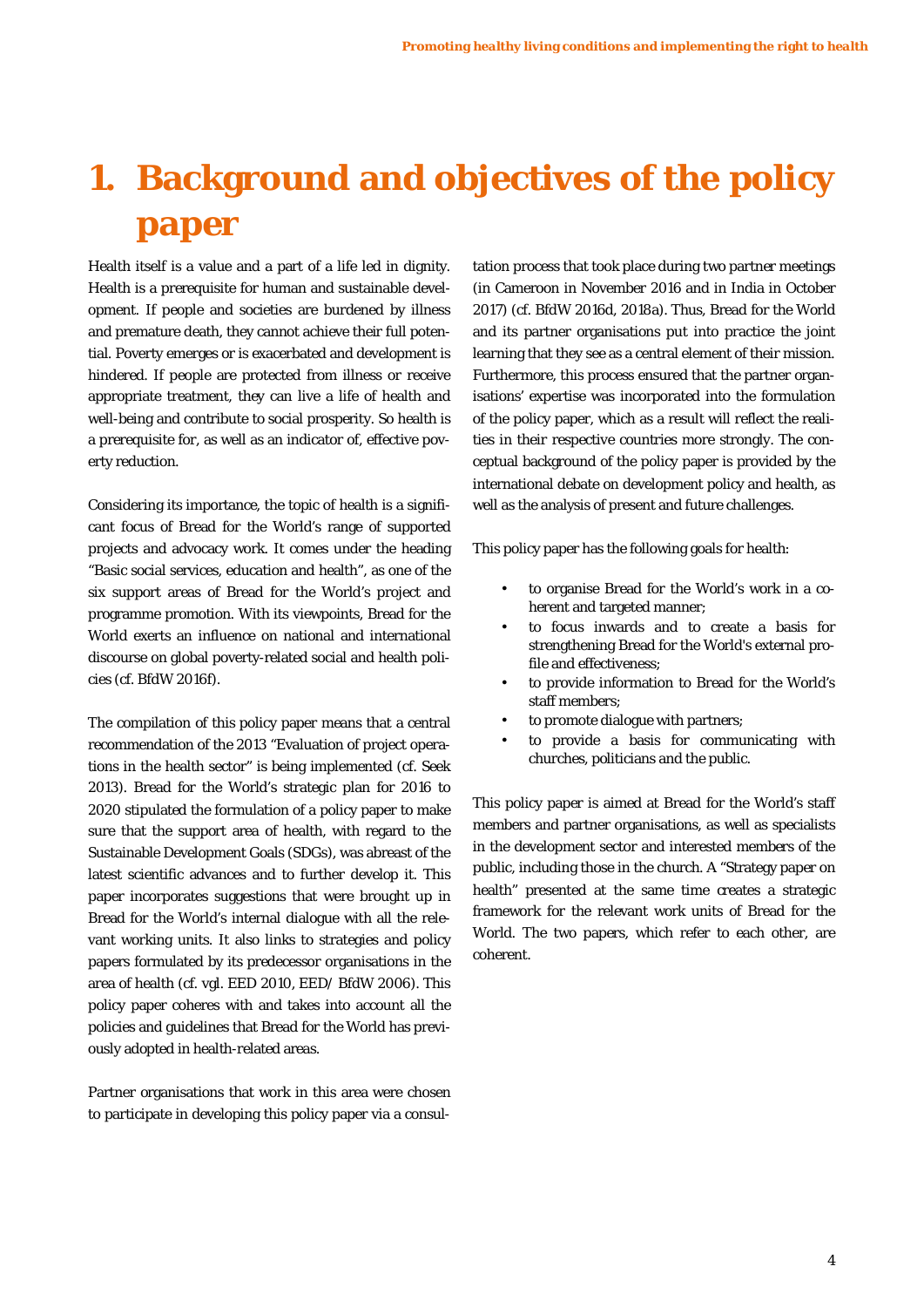# **2. Challenges in the area of health**

### **2.1. Health context**

In the implementation of the Millennium Development Goals (MDGs), the international community has shown that it is possible to improve the health of poor and disadvantaged people when enough resources are made available. There has been global progress in maternal and child health, as well as in curbing malaria and HIV. Yet the goals, which were not even that ambitious from the start, have not been fully achieved. One reason is that the approach of the MDGs did not reflect the complex determinants of health. The focus on major epidemics, as was necessary at the time, sometimes led to financial and human resources being taken away from other important areas; and health systems ended up being more fragmented than strengthened.

The health of poor and marginalised people remains drastic. There is still a shocking discrepancy between the North and the South and the rich and the poor regarding the chances to lead a healthy life or be free from the burden of illness. This is true whether it is a question of protection from inadequate nutrition, working and environmental conditions that make people ill or of health care provision in case of illness. About half of the global population does not have access to basic health services (cf. WHO/WB 2017).

Even if the situation has improved in many developing countries, it is mostly the elites and middle classes that have benefitted. The privatisation of health services is proceeding at a fast pace all over the world - with catastrophic consequences for the health of poor people who cannot afford private services. National and global policies have not focussed enough on the right to health. The approach has often been to introduce short-term, mainly technological solutions, instead of effectively changing the underlying structures responsible for bad health care provision.

Although the death rates from infectious diseases have fallen across the world, they remain high in Africa, Southeast Asia and Eastern Europe. Non-communicable diseases such as cancer and diabetes, cardiovascular and respiratory diseases and mental illness are now the main causes of disability and premature death in low- and middleincome countries. In many developing and emerging economies, as well as among donors, these were long considered "diseases of affluence" that only affected richer countries; subsequently too few resources were allocated

to combat them. Malnutrition is affecting developing and emerging economies more and more. People with chronic deficiencies of micronutrients because of poverty are particularly vulnerable to disease.

The increasing number of old people makes it imperative to focus on long-term care and support for people with chronic age-related disease. However, the world's poorer countries have yet to allocate enough resources. Urbanisation is also leading more and more people to live in an environment that is damaging to health because of air, water and land pollution. In addition comes stress from noise and confined living quarters and violence.

The need for health care provision rises in fragile states, in countries and regions where there is war and civil war and when there are humanitarian disasters. The often already poor health care infrastructure comes under more pressure and might collapse completely. People who have fled their homes or countries or been forced to migrate are also disproportionately burdened in terms of health. The negative impact of climate change on health because of food and water shortages, as well as the fact that pathogens are now spreading further afield, are posing particular challenges to weak health care systems. More resources are needed to overcome them.

The exclusion, discrimination and criminalisation of people on the basis of religion, ethnic identity, skin colour, sexual orientation and other characteristics are also making people ill. Moreover, illness is often the reason why people and their families face discrimination and exclusion. Out of fear and self-stigmatisation, some ill people and their families do not seek treatment. Worldwide gender inequality also means that women and girls have less chance of living in a healthy environment and being treated in case of illness. Women are particularly at risk of disease linked to sexual and reproductive health. Even if maternal mortality and pregnancy-related conditions have fallen all over the world, they still cause 830 women to die each day. Many more become chronically ill.

About 70 percent of the global population is not insured against elementary risks such as illness (cf. ILO 2017). If social security programmes do exist, they tend not to focus enough on the poorest sections of the population and exclude people who work in the informal sector. Each year, about 100 million people fall into poverty because of ill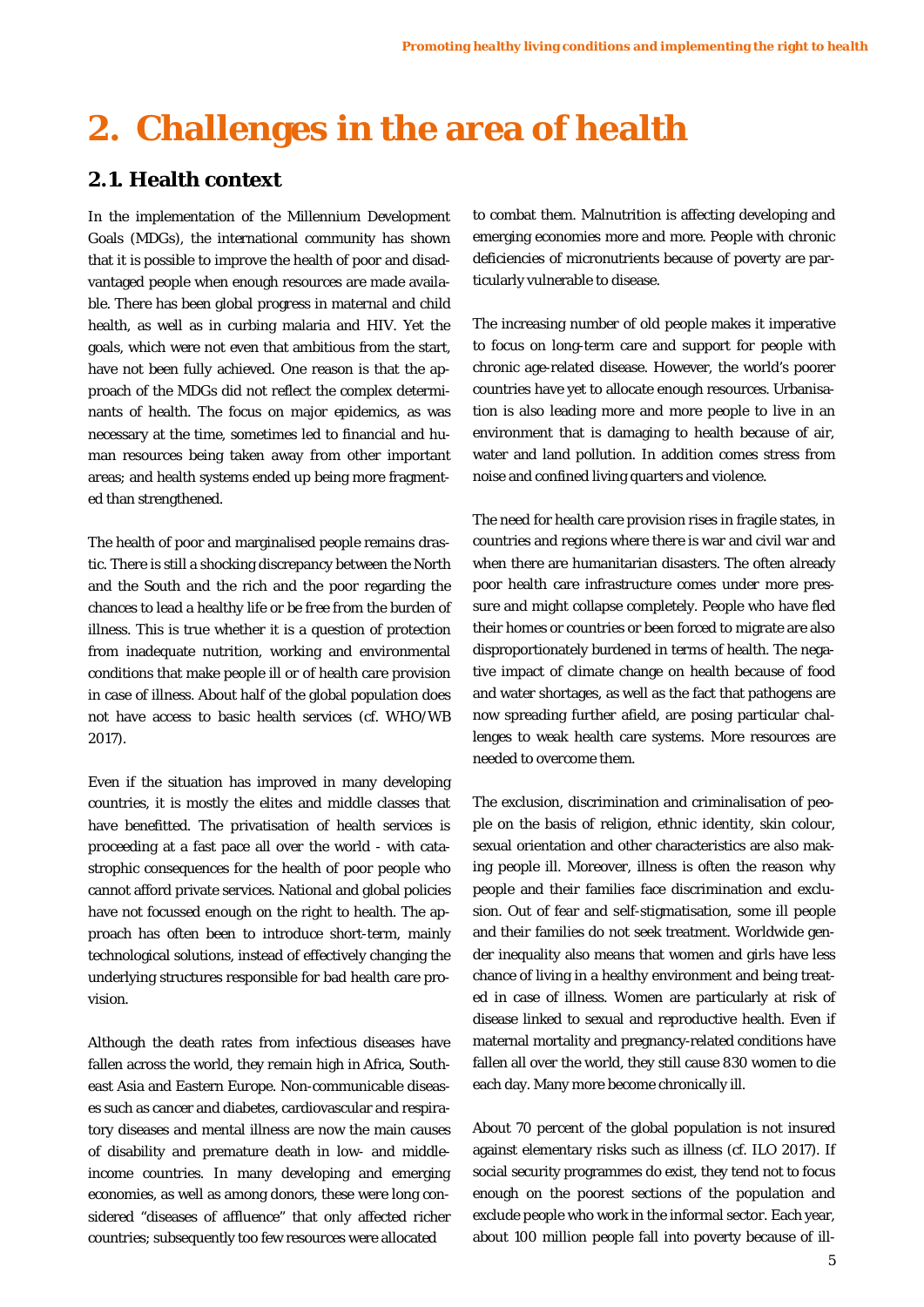ness - because of the high treatment costs, loss of income and/or inability to work. A vicious circle of poverty and illness emerges: Being ill keeps people in poverty because they cannot earn an adequate living and thus the costs for their treatment remain beyond their means.

### **2.2. Health sector**

In its understanding of the health sector, Bread for the World adheres to the WHO's health systems framework (cf. WHO 2010a):

The six core components of a health system are:

- 1. service delivery services, procedures, infrastructure and equipment,
- 2. a health workforce, which provides services,
- 3. access to essential medicines,
- 4. health information systems, which help to plan what is needed,
- 5. financing, which provides funds for the health system
- 6. leadership and governance, which ensure that there is quality through laws, regulations and standardisation.

One prerequisite for health are high-quality services which promote prevention, treatment, care and rehabilitation. These are administered at primary level through community health care provision, at secondary level by district hospitals and at tertiary level in establishments where there is specialised knowledge and technology. In developing countries, these services are usually not adequate or accessible to poor or marginalised people.

Many developing and emerging economies have increased their expenditure on health and thus improved the state health care infrastructure. But they continue to allocate too little of the budget to health. Either there are not enough funds or the state has other priorities.

Millions more doctors, nurses and midwives are needed worldwide, and in particular in developing and emerging economies. Not enough people train for these jobs and those who are qualified often move on to better paid positions. In many establishments, there is competition which exacerbates the lack of qualified staff, especially in organisations run by churches and civil society.

In many poorer countries, there is not enough access to affordable medicine and other pharmaceutical products necessary for good health. Patent regulations keep the prices high.

Alternative medicine such as Ayurveda, yoga, Traditional Chinese Medicine, traditional healers, midwifes and plantbased medicine plays an important role in many countries. They are often the sole source of health care for poor people.

# **3. Guidelines and principles of health work**

# **3.1. Analysis of health work until now**

Health is one of Bread for the World's main support areas. Correspondingly, the Strategic Plan 2016 - 2020 defines health in the context of "basic social services, education and health" and as one of the six core support areas, which should receive 80 percent of the funds. Between 2014 and 2016, support from German federal funds accounted for an average 8 to 9 percent of the total volume of Bread for the World's supported projects. In comparison with the previous years, the support was relatively constant (cf. EZE 2017).

The "Evaluation of project operations in the health sector" presented in 2013 focused on the projects of the Protestant Development Service (EED) financed by federal funds. The main areas focused on in the evaluation were lobby and advocacy work, umbrella organisations, basic health services and HIV/AIDS. Before 2012, Bread for the World had emphasised the support of HIV/AIDS projects and related lobby work. One of the central recommendations of the evaluation was to develop a strategy that spanned all areas for the support area of health in order to strengthen Bread for the World's profile. This is now being implemented with the policy paper on health and the strategy paper on health.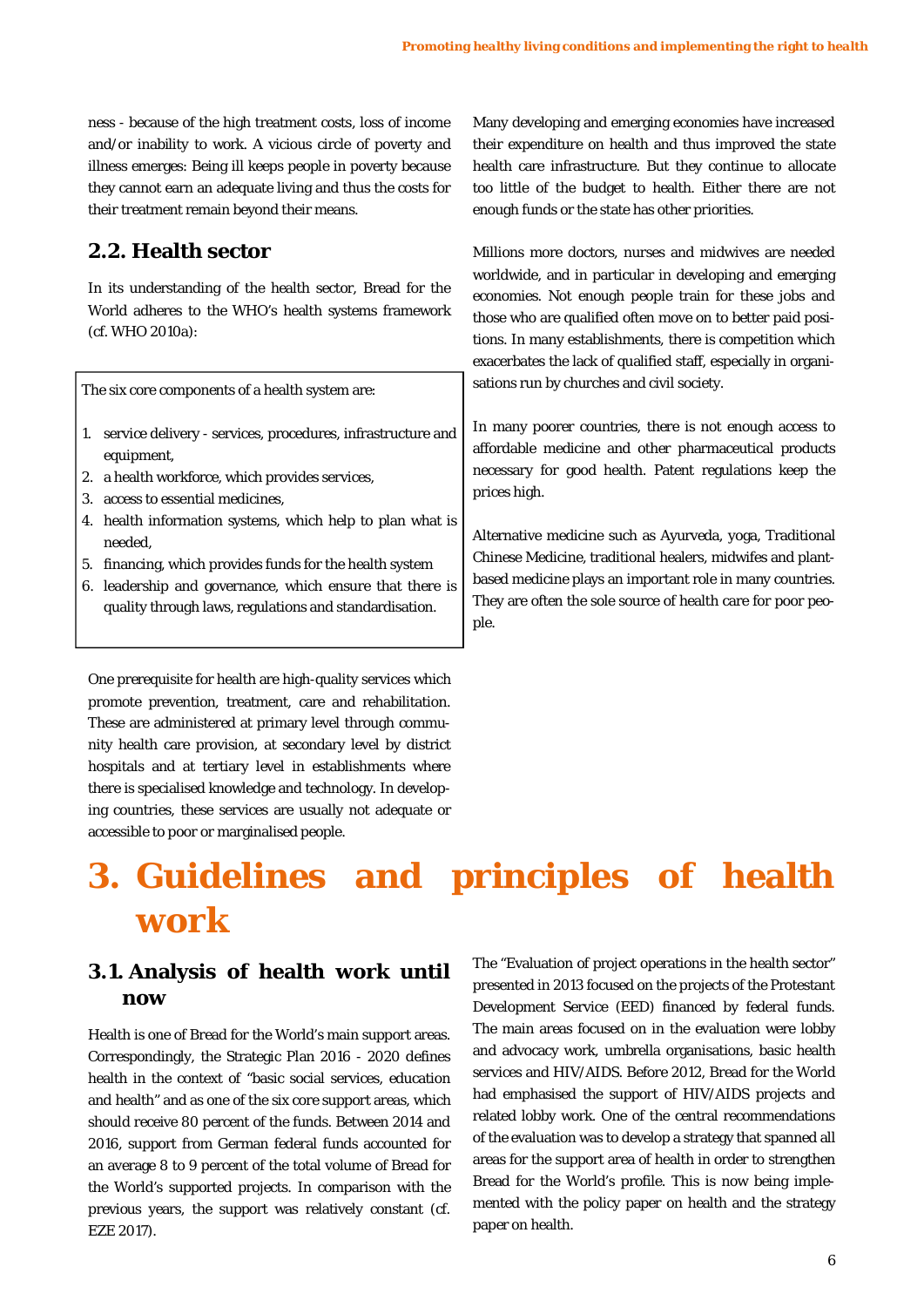The evaluation found that the majority of projects focussed on the poorest regions of countries and those with the biggest health problems and that the measures were highly relevant for the funded regions. In future, it will also be possible to promote health in all countries. Support can be relevant in low-income countries as well as middleincome countries because in both cases large parts of the population are excluded from health care provision.

The explicit recommendation of the evaluation that the focus on primary health care and basic health care be maintained will be followed as projects that support these contribute to the improvement of health. Integrated community development projects, where health measures play a role, will continue to be supported. For many target groups, health is a relevant problem area and a transsector approach can do a lot for the extensive improvement of health.

Bread for the World, Diakonie Katastrophenhilfe and their partner organisations also played a role in efforts to overcome the Ebola epidemic in West Africa 2014/ 2015. In conjunction with the German Institute for Medical Mission (Difäm), the organisations were able to provide rapid support for operations in a non-bureaucratic way, making use of already existing partner structures and ensuring, as an important complementary measure to medical treatment, that local communities were involved and able to take on responsibility. This is one example of how global health crises can be overcome.

In future, Bread for the World's support will focus even more on finding an approach that strengthens health systems instead of focussing on the prevention or treatment of individual diseases. This is one way of incorporating the lessons learned from the Ebola crisis and the global debate and practice, i.e. that an approach focused exclusively on one disease, for example HIV/AIDS, has not contributed enough to improving health overall.

The fundamental idea is that partner organisations should be responsible for prioritisation and there should not be any "competition" between different diseases; instead decisions should be made as part of a partner dialogue according to context. This also accounts for new challenges. The development policy debate has shifted its focus to non-communicable diseases and mental health, which will be given more attention in future, as also the partner organisations have requested. On top of the still necessary support of women's and children's health, there should also be more focus on effecting structural changes to ensure that there is more gender equality in the area of health. Furthermore, concepts for mainstreaming disability in the area of health will be developed with the partner organisations.

The idea of complementing financial support with other instruments that was recommended by the evaluation will also be developed. Creating a stronger mix of instruments and sensitising all participants are tasks that go beyond the support area of health.

The evaluation's recommendation that consulting capacity be expanded so that projects can be provided with more expert support has been implemented; an additional parttime health consultant has been employed at International and Domestic Programmes. In addition to this, an international health policy advisor in the politics department provides expert support to the partner organisations' lobby work. The cross-departmental specialist group health has an important function in promoting the exchange of ideas and in creating coherence in the support area. As a specialist church unit, Difäm conducts evaluations and studies and provides advice on the ground locally, advising staff members in partner dialogue and contributing to further in-house training. This cooperation has been very valuable thanks to Difäm's expertise and fast and flexible working methods. Since there is little specific in-house knowledge on health, this should be a criterion when new staff members are employed in the relevant working units, considering the importance of the support area of health.

Politicians and civil society have acknowledged the expertise of Bread for the World in the area of health policy, especially the fact that it follows processes at the WHO very carefully and keeps a watchful eye. The role of lobby and advocacy work for both the partner organisations and Bread for the World will be further developed, in accordance with the goals of the Strategic plan for 2016 - 2020. What is crucial is that Bread for the World takes into account the partner organisations' lobby work and cooperates with them at a global level.

# **3.2. A holistic understanding of health**

Bread for the World is not a medical organisation specialised in health but its activities are based on the recognition that health is central for the development of a life with dignity. It has a holistic understanding of health based on the WHO's definition (WHO 1946):

Health is a state of complete physical, mental and social well-being and not merely the absence of disease or infirmity.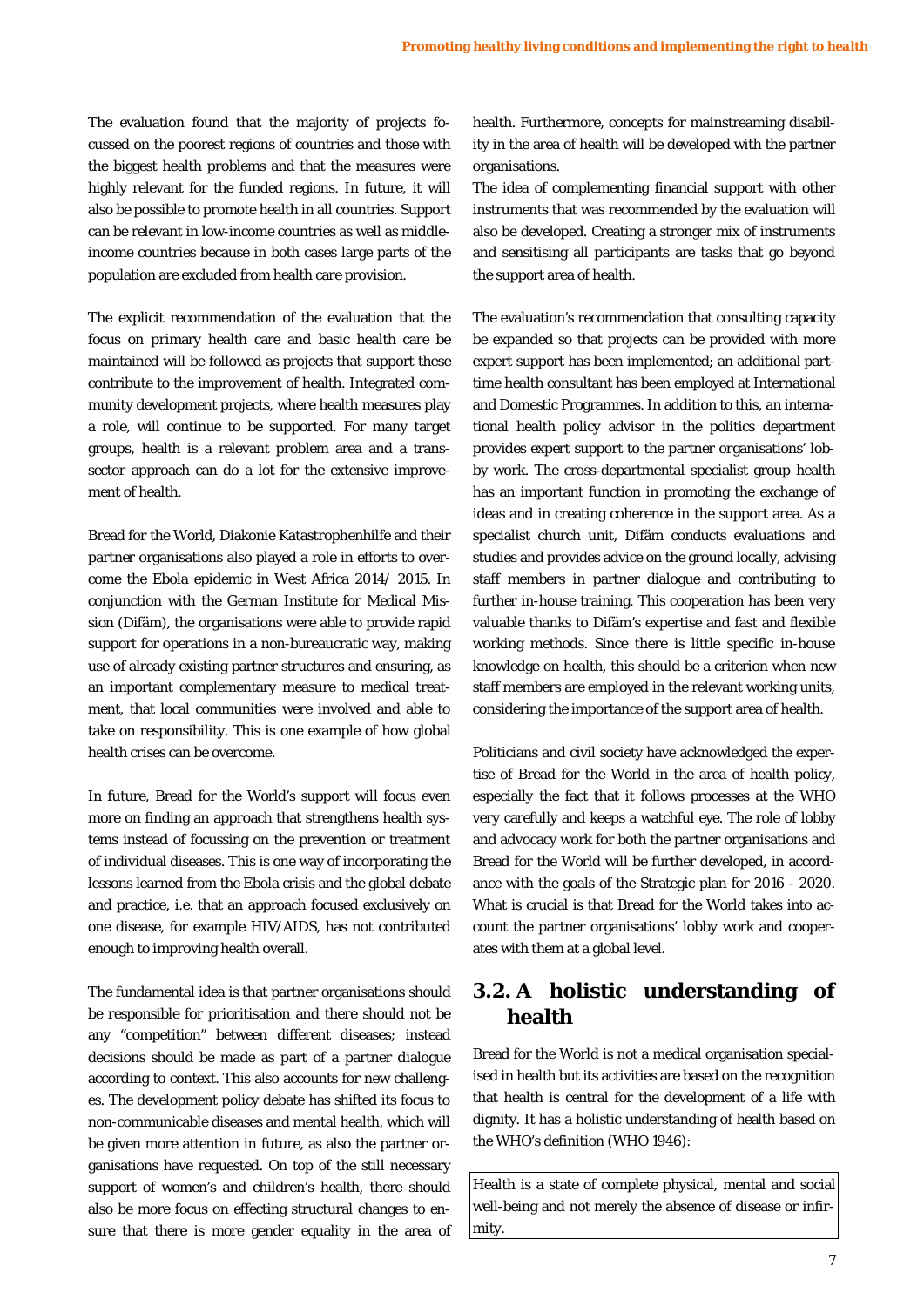Health should focus on the whole person, combining spirit, body and soul. This demands a critical examination of the western model of "conventional medicine" with its medical and technological understanding of health and disease. In opposition to this, the idea is to strive for health services that place people, and not disease, in the centre, accompanying them in their health needs their whole lives long.

### **3.3. Human right to health**

Bread for the World bases its viewpoints and activities in the area of health on human rights. Health is anchored in the Universal Declaration of Human Rights (UDHR) of 1948 and in the United Nations Covenant on Economic, Social and Cultural Rights of 1976 as "the right of everyone to the enjoyment of the highest attainable standard of physical and mental health" (cf. DIMR 1976). Bread for the World supports the areas of activity defined in the covenant for implementing the right to health, which include a holistic understanding of health with regard to the environment and living and working conditions.

In the concretisation of the right to health, the Covenant on Economic, Social and Cultural Rights focuses on poor people's access to good quality health care provision and medical products. It emphasises the demand that there should be no discrimination when it comes to access to health services - even if there are limited resources - and that this should be effected immediately. It states that other demands regarding the right to health can be fulfilled gradually.

Bread for the World's aid and advocacy work in the field of health is based on human rights, including the right to health and the right to benefit from scientific progress. There is no contradiction in this rights-based approach and the need-oriented work of many partner organisations: These are inter-related and complementary. The provision of health services often goes hand in hand with the demand for the right to health.

Germany bears a responsibility for the impact of its activities or those of German companies in third-party countries, when it comes to health and human rights. The covenant states that human rights and a global community in which there is solidarity can also be achieved with international cooperation and aid. Therefore, Bread for the World believes that the international community bears a responsibility; accordingly, it campaigns for the German government and global institutions to provide long-term support for health through bilateral and multilateral cooperation.

Bread for the World also raises awareness of breaches of the right to health and keeps a critical eye on government activity.

# **3.4. The principle of subsidiarity**

Bread for the World considers pluralistic health systems in which services are provided by different actors as a basis for health. According to the principle of subsidiarity, social tasks should not first be resolved by the state but by the self-dependent actions of social groupings. Subsidiarity is understood as an acknowledgement of competence. It is in accord with self-empowerment and civil society's demand for influence, a voice and participation. Church organisations and other civil society organisations are in a position to provide people with independent health services, even in authoritarian and failed states. In many places, they can provide better care than the state either for geographical reasons or because people will accept their services more readily. In addition, by providing health care they comply with their charitable mission (cf. EKD 2013).

The concept of subsidiarity, however, does not absolve the state of its responsibility to fulfil, protect and respect the right of the population to health. Bread for the World supports partner organisations in their lobbying of national governments to adequately fund health systems and to support church and civil society organisations. But the autonomy of church and civil society organisations must be ensured, with these acting according to frameworks and laws set by the state but not on its behalf.

# **3.5. Church-based health work**

Bread for the World's understanding of itself as a relief organisation of the Protestant churches is important for its activities. Its work is rooted in the belief that the world is testimony to God's creation, in His love which is embodied precisely by the poor and disenfranchised neighbour, and in the hope of a just world as God's will would have. The responsibility of churches to comply with their Christian mission to be there for the whole person and to promote health is of great significance.

Referring to the Gospel, churches have always felt a particular responsibility for people's health. They have a long tradition of providing health care and health, next to education, was always one of the main focuses of missionary work abroad, as well as of charitable work in Germany. Churches always had and continue to have a very specific and multi-faceted potential for providing health services. They have global representatives and are usually well networked locally, regionally and internationally; at the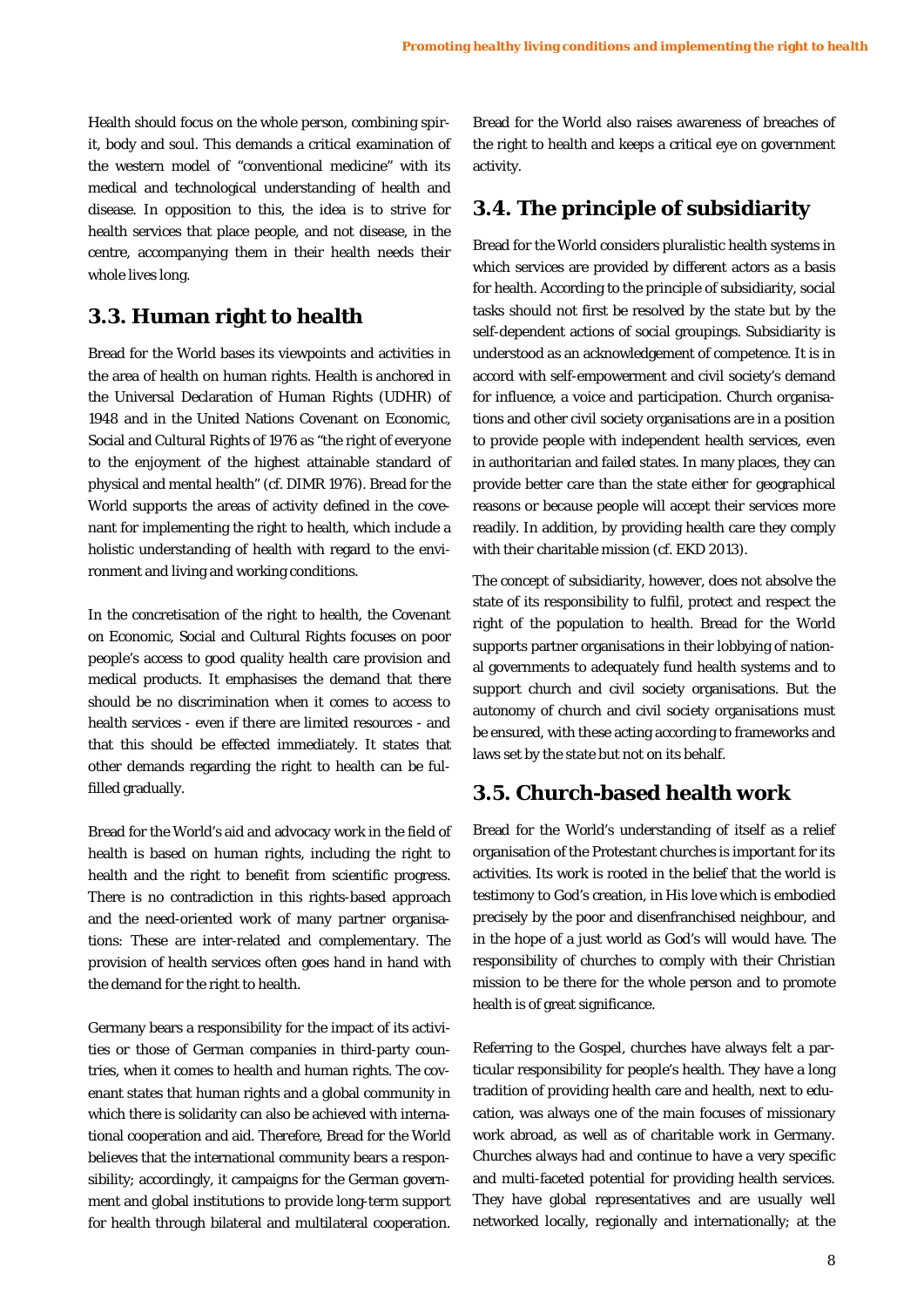same time they enjoy the trust and respect of people on the ground. It is their intention that ill people and their families come to them seeking concrete charitable aid, as well as spiritual succour and political support. There have always been health services provided by civil society organisations, particularly those based on faith, when there were no adequate state services. Today, churches often remain the only provider of health services - especially in rural areas, in crisis regions and for people who would otherwise not have access. In Africa, churches deliver 20 to 40 percent of health services (Difäm 2014, p.6).

Christian umbrella organisations which bring together associations and special interest groups related to churchbased health facilities are a focus of Bread for the World's cooperation and support. Since they have greater potential and more resources than individual member organisations, they receive support in their endeavours, through advocacy and expertise, to play a role in state policy when it comes to questions related to funding infrastructure and medical staff, as well as to steer policy-makers towards taking into account the interests of disadvantaged groups (cf. BfdW 2016g). Bread for the World supports the desire of the World Council of Churches to combine church and ecumenical health services all over the world, to enter a dialogue with other global actors such as the WHO and to highlight and strengthen the contribution of ecumenical health work (cf. ÖRK 2018).

# **3.6. Sustainability agenda**

Bread for the World places its activities in the area of health in the context of the 2030 Agenda for Sustainable Development and also supports the motto "Leave no one behind". The agenda calls on the world community to improve health sustainably with Sustainable Development Goal 3 (SDG 3) and its 13 sub-goals (cf. UN 2015a):

SDG 3: "Ensure healthy lives and promote well-being for all at all ages."

At the fore is the goal to achieve universal health coverage by 2030. This means that people should have access to all the necessary health services without being at risk of financial hardship. Bread for the World uses SDG 3 as a guidance for its activity. Primary health care is also a contributing factor to achieving SDG 3. Bread for the World helps partner organisations to use the sustainability agenda as a guideline and to take a critical stance to urge national governments to implement it.

The fact that health not only depends on the health sector is reflected by the SDGs. Almost all of them apart from SDG3 are directly or indirectly linked to health: health is a cross-cutting topic within the social, ecological and economic context of sustainable development.

# **3.7. Primary health care**

The concept of primary health care is a pillar in the support of health (cf. WHO 1978). It was developed in the 1960s by the World Council of Churches Christian Medical Commission and Difäm also participated. There was close cooperation with the WHO, which also changed its strategy in this regard. The Declaration of Alma-Ata was adopted at the International Health Conference on Primary Health Care in 1978, with the aim of achieving better health for everybody. The idea was to overcome the topdown approach that was dominant at the time and continues to dominate today. The aim was to ensure that people in rural and isolated regions could also enjoy the benefits of health care provision. There was no intention of abolishing hospitals and specialised medical treatment, however - these should continue to exist in complementary fashion.

Primary Health Care means good quality health care provision that is close to home, accessible, affordable, appropriate and acceptable and based on local participation and ownership.

In its support, Bread for the World will now use the English term "primary health care" instead of the hitherto often used translation "basic health care provision" which was often (mis)understood as "cheap health care for the poor".

The concept of primary health care was often translated in an incomplete manner as basic health care provision. The original concept has now returned to the political agenda as part of the SDGs. Patients' participation in maintaining their health, i.e. their own expertise, is explicitly highlighted as their right and duty. All levels in the health system, including local communities and patients themselves have to be involved. In line with Bread for the World's aspiration to help people to help themselves, people should be empowered to take responsibility for their health and to actively engage in its support and the prevention and treatment of illness. In case of HIV, it has been clearly demonstrated that national and international health policies and access to antiretroviral therapy can be fundamentally improved when people who are HIV-positive are well informed and claim their right to health.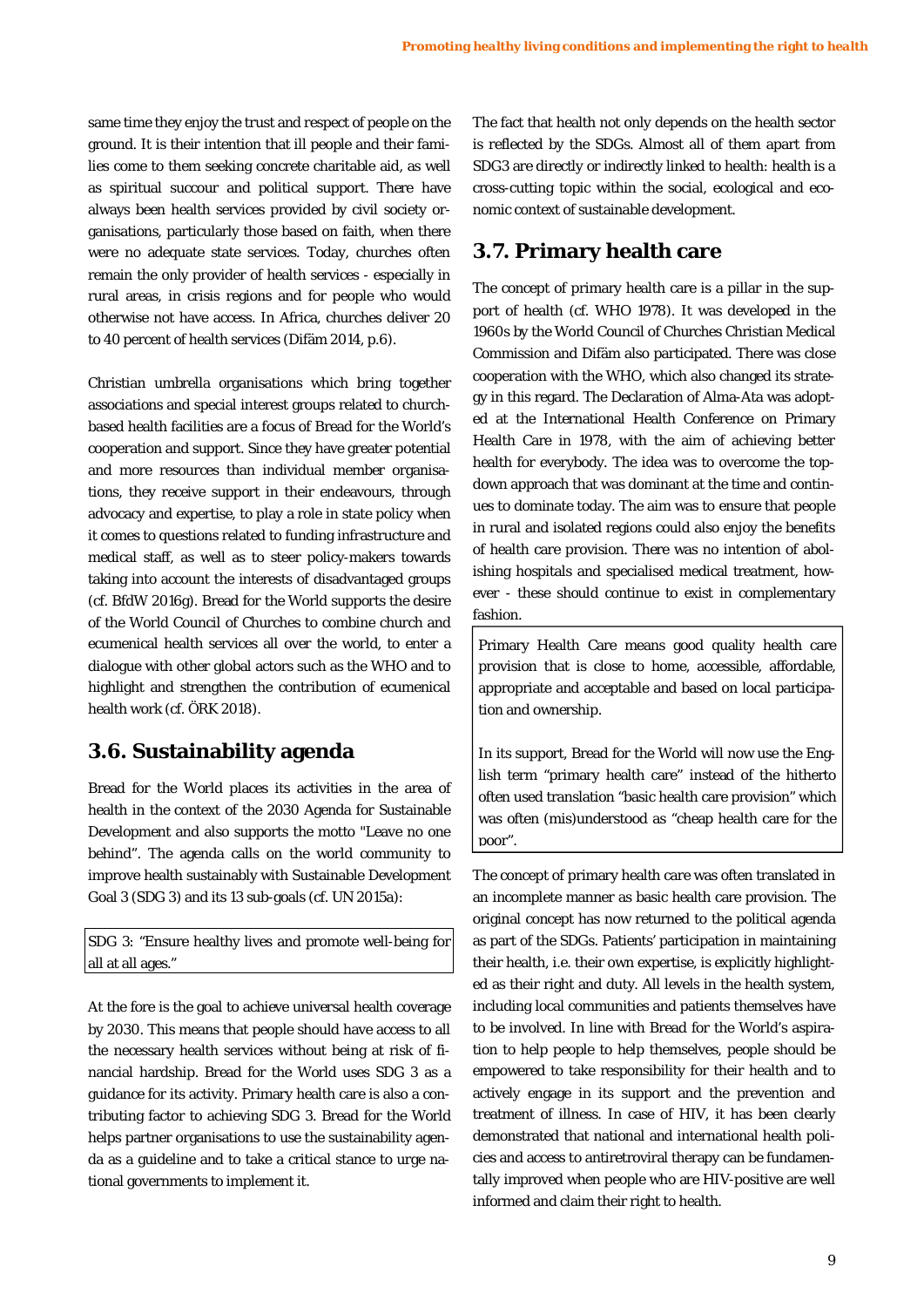Instead of vertical programmes that centre on individual diseases, the idea is to introduce holistic horizontal approaches. Inter-sectoral cooperation should be the focus with other relevant areas, such as education, agriculture and industry, being involved so that the social determinants of health are influenced positively. In its fundamental components, the concept of primary health care corresponds to the human right to health, and it can be an important factor in achieving it.

The primary health care approach is more pertinent than ever. It can play an important role in attaining the healthrelated SDGs and achieving universal access to health by 2030. Primary health care is valid worldwide and, like all WHO concepts, not only applicable to poor countries. Bread for the World and its partner organisations are playing an instrumental role in ensuring that primary health care is able to develop its potential and is integrated into new developments in global health policy.

Since many partner organisations operate at community level and often have longstanding access to communities, they also have good prerequisites for implementing primary health care. In this area, funding has a particular relevance because many governments and donors are not particularly active in promoting the concept of primary health care and communities (cf. WHO 2016a).

# **4. Focal points and strategic approaches**

# **4.1. Improving the conditions of health**

Bread for the World takes into account national and global structures when it conducts its activities, so that it can exert a positive influence on the social conditions of health. Its aim is for German, European and international health policy to be more coherent and better coordinated and for it to be combined with other policy areas. Bread for the World views the activities of the German government in this area with a critical eye. The government did strengthen its engagement in the field of health as a result of the Ebola epidemic and has placed a focus on strengthening health systems, but its health-related measures and support are still not consistently focused on the human right to health and the needs of disadvantaged people.

Malnutrition also poses new challenges. Food that tastes good, is served in sufficient amounts and culturally appropriate should not only contain a combination of proteins, fats and carbohydrates, but also vitamins, trace elements, fibre and minerals. Besides its work to eradicate hunger, Bread for the World also aims to reduce "silent hunger", the chronic shortage of essential nutrients (cf. BfdW 2017b). This involves being critical of international food companies, which aggressively promote unhealthy nutrition in poorer countries in particular and raising awareness about this. Bread for the World lobbies against the tobacco and alcohol industries, which more and more are marketing their products in low and middle-income countries. These are causing a rise in lung cancer rates, as well as in the negative consequences of drinking alcohol.

Bread for the World believes that creating healthy environmental conditions is an important element of promoting health and health policy. Since all over the world the size of cities is growing, with an impact on health because of air, water and land pollution, more attention needs to be paid to urban health. Also, there has to be a reduction in the harmful gases that ensue from cooking and heating with coal and biomass and affect women and girls in particular. All people should have access to clean (drinking) water and sanitary facilities to avoid diarrhoea and other illnesses. The use of pesticides and other toxins in agriculture must be regulated so that these are not a burden on health and the environment. People in poor countries should not be exploited and have to dispose of the toxic waste created by industrialised countries.

Considering the rise in the number of countries and regions affected by war, disaster and migration and their heavy impact on the health of vulnerable groups in particular, the support of health in these contexts needs particular attention.

# **4.2. Promoting inclusion and participation**

Stigmatisation and marginalisation prevent certain population groups from benefitting from health-related information, diagnosis and treatment. The partner organisations are thus encouraged to campaign for the destigmatisation and decriminalisation of vulnerable groups. People who are discriminated against and marginalised have to be involved as actors so that they are given equal access to health services and have a chance in participating in society and leading a self-determined life.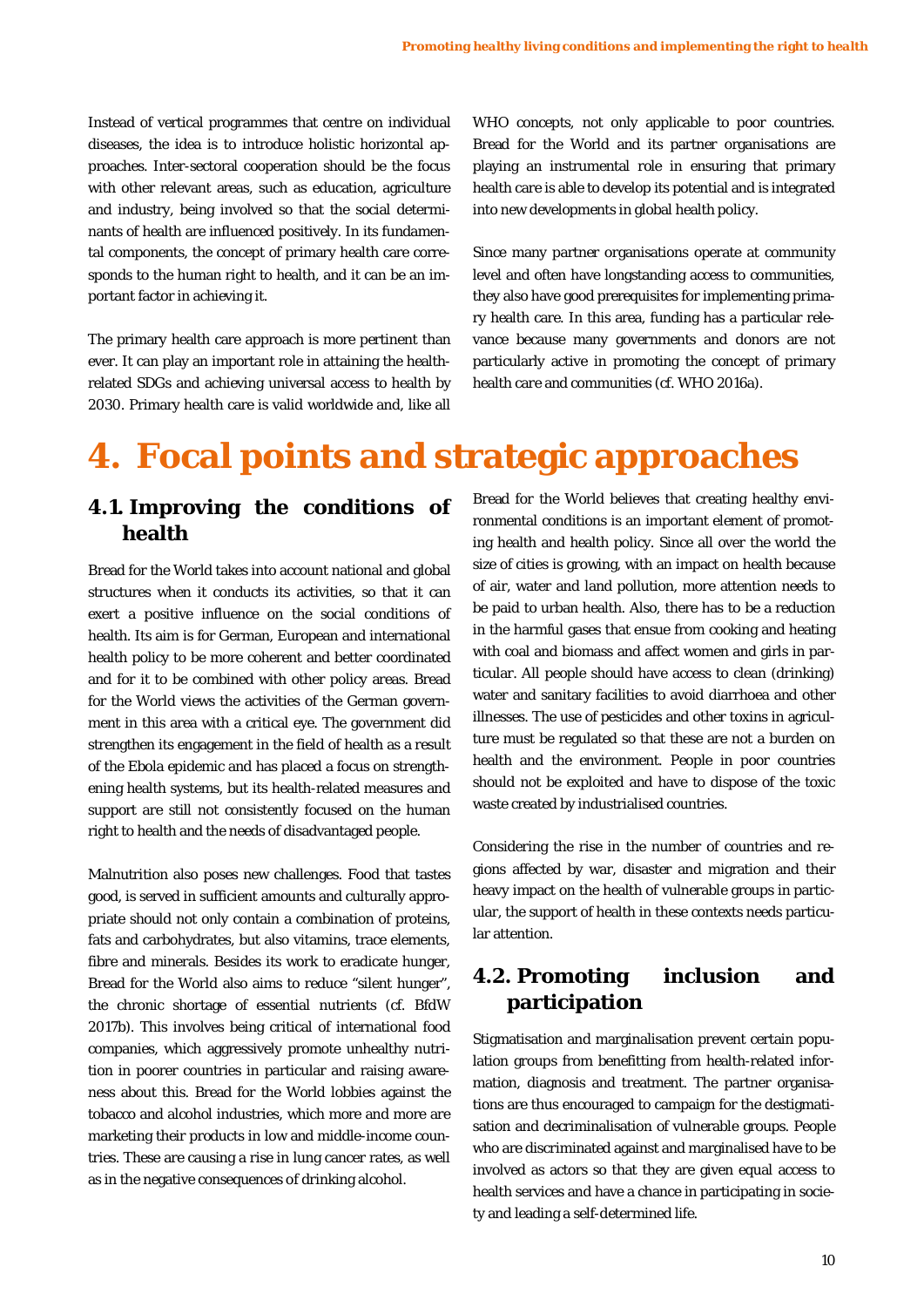The UN Convention on the Rights of Persons with Disabilities stipulates that the health sector must ensure that people with disabilities are not discriminated against when it comes to access to health services. People with disabilities have to be guaranteed access to all facilities and measures regarding prevention and treatment, care and rehabilitation. Instead of the "helping and caring for" people with disabilities approach, which was once widespread and still exists, the idea now is to shift towards more self-determined participation in society.

The improvement of the health of marginalised and disadvantaged groups of the population can also be achieved through talking with political, church and communal decision-makers and exerting an influence on them. This is about changing the attitudes and structures which generate and perpetuate disadvantage. Ways of improving living conditions have to be developed with those affected. Thus, they can become actors who can shape their own development process.

# **4.3. Achieving gender equality**

Bread for the World acknowledges that gender equality means more than promoting the health of pregnant women and mothers. Women should receive support for the duration of their lives so that they can reach the highest possible state of health. Structures, power relations and individual attitudes have to change so that they promote, instead of restrict, the health of women. The barriers to women's access to health services have to be eradicated. These include a lack of funds and information/education, a lack of time because of workloads as well as a lack of transport possibilities.

Bread for the World campaigns for sexual and reproductive health and rights (SRHR) as an important precondition for the health and well-being of women and men. People have to be able to protect themselves from sexrelated health problems, such as sexually transmitted diseases, and should have access to treatment. They also have to be shielded from sexual violence and coercion.

People should be able to choose freely whether they want to have children and if they do when and how many. There must be more access to voluntary family planning programmes, which is particularly limited for poor and marginalised women, young and unmarried people and people with disabilities. Unplanned pregnancies and the abortions that are often a consequence could thus be prevented and the opportunities for education and life of girls and women increased. Women with unwanted pregnancies should receive all the support that they need.

With its activities in the area of health Bread for the World campaigns against sexualised, psychological and physical violence, which has grave consequences for health. Bread for the World is working towards guaranteeing that sexually transmitted diseases incurred as a result of violence and unprotected intercourse are no longer key risk factors for disability and mortality in women and girls. If violence is to be reduced, men also have to be sensitised and gender-based norms and roles that favour violence have to be contested.

The health risks to men, which are often work-related, are also a focus. When men tend to accept offers of health care very late or not at all there needs to be a discussion of their understanding of their role in society.

The health of children is also coming under more scrutiny. Every day, 15,000 children under the age of five die of avoidable illnesses such as measles, tuberculosis and diarrhoea. This has to be countered. The health of children will also benefit from more gender equality; there is less risk of children dying before their fifth birthday if their mothers have basic school education and if their fathers participate in the family's health.

# **4.4. Strengthening health systems**

In its support of health, but also in its lobby and advocacy work, Bread for the World follows an approach which involves systematically strengthening the provision of health care, especially to enable access to the poor and disadvantaged. A country's different health programmes should be examined for synergies and their potential for strengthening the health system.

There is currently a shift away from the silo mentality often dominant among donors too - in health programmes and instead health as a whole is being promoted, in the sense of the "Health in All Policies" approach and intersectoral action. The aim is to integrate the prevention and treatment of HIV, of non-communicable diseases and other illnesses into existing health systems and not expand the separate services. Attention should be paid to ensuring that support and political lobbying do not contradict the goal of strengthening health systems. Even if the challenges in the area of individual illnesses should not be ignored, competition between different diseases for resources should be avoided. This is also in the interest of those affected as they can benefit from integrated services.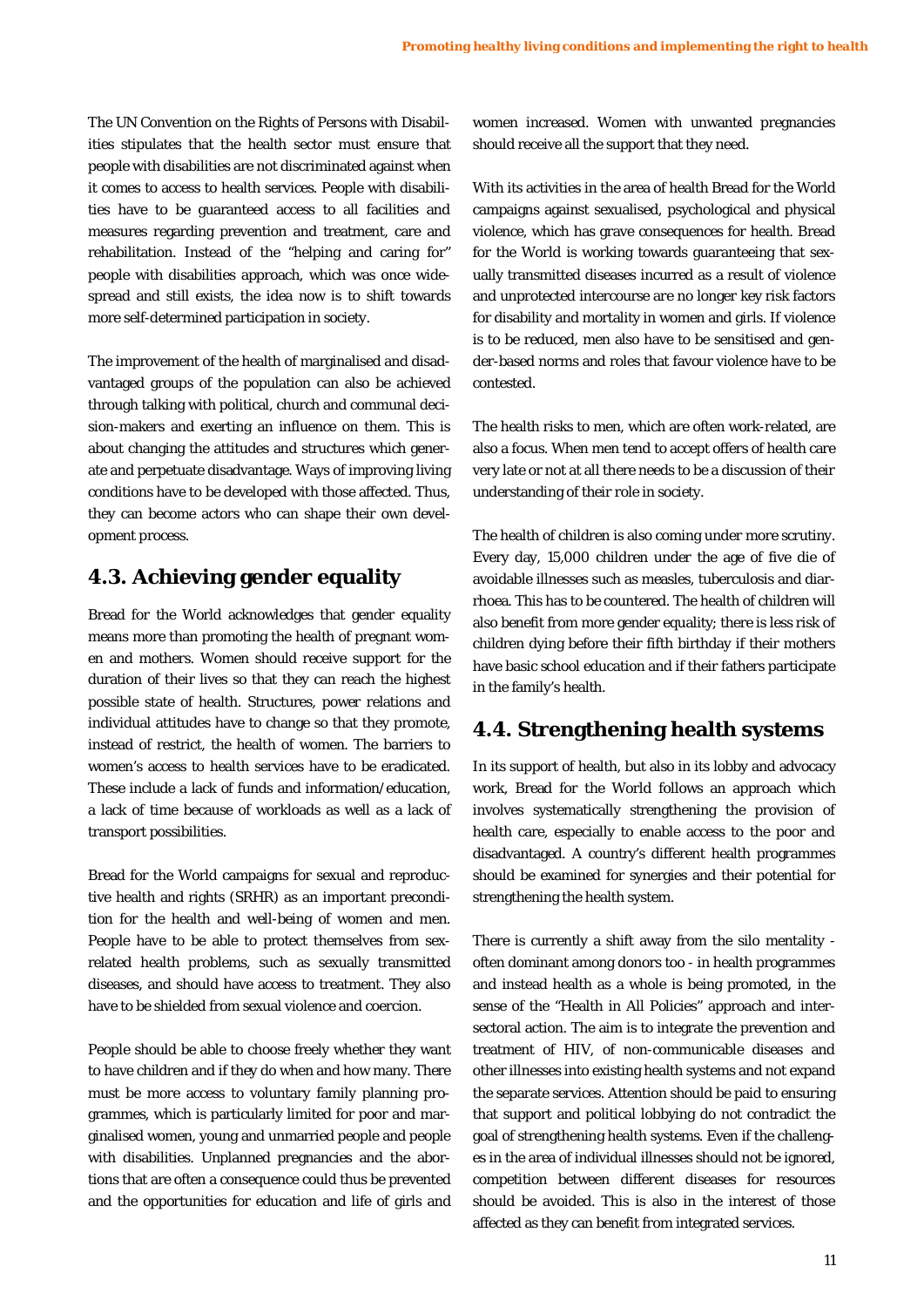#### *Ensuring funds*

In the not too distant future, it will become impossible for the least developed countries and fragile states, especially in Africa, to overcome the major challenges in the area of health by resorting to their national budgets alone. They will need more international support. Bread for the World has campaigned for the achievement of the target set in a resolution adopted by the UN General Assembly that by 2015 0.7 percent of the GDP of economically advanced countries go to development assistance. Although Germany reached this target for the first time in 2017, this was primarily due to the fact that expenditure on refugees in Germany was counted towards ODA. For 2018, ODA as a percentage of gross national income amounted to only 0.51 per cent excluding domestic expenditure on refugees. In addition, health accounts for only a small proportion of Germany's overall development policy portfolio. Bread for the World therefore advocates a significant increase in expenditure on development and actual expenditure on health care in poorer countries.

Translated with www.DeepL.com/TranslatorHardly any donor country has been able to meet the WHO's recommendation that they allocate 0.1 percent of their GDP to international cooperation in the area of health. The Abuja Declaration has had a similar lack of success: In 2001, African Union countries agreed to allocate at least 15 percent of their annual budget to improving the health sector in return for more international aid.

Like the state, church-based and civil society organisations providing health services, often face the dilemma of whether to demand fees from patients in order to maintain their services. Since they see themselves as having a duty to the poor population, which usually cannot pay fees, it is the poor who often end up without adequate health care. If there is no social security system, the result is that partner organisations cannot break even when they provide health services and can wind up with financial difficulties. Therefore, the abolishment of fees as a measure to support poor groups of the population has to be embedded in a comprehensive concept. The state - as far as is possible - should provide staff and infrastructure as well as the refinancing of services.

#### *Developing social security*

One sustainable way of breaking the vicious circle of poverty and illness is to create social security systems that protect the population from the risks of illness. It can make sense to promote community-based health care

schemes to expand social security programmes as part of a comprehensive health insurance system. These offer relatively affordable health insurance to groups of the population, which cannot afford other forms. Because state systems, when they exist at all, tend to lock people into formal relationships of employment, community-based health care schemes are a good way of integrating people, who are in an informal working relationships or self-employed, into a state social system.

Another advantage is that the schemes can help people to develop an understanding for the risks that a proactive insurance mechanism based on solidarity can counter and also that insurance groups contribute to holistic health care on top of providing financial support.

There should be a linking to state models from the start, especially because Bread for the World can only contribute to financial insurance as part of such a scheme for a limited amount of time. Bread for the World and its partner organisations integrate their experiences with health care schemes and their support of state frameworks in the discussion on funding health through lobby and advocacy work (cf. Difäm, Scenarium 2017).

#### *Training and promoting health care professionals*

In order to remedy the shortage of health care professionals in developing and emerging economies, more funds need to be invested in the training and further training of doctors, care workers, midwives, pharmacists, community health workers and health managers. Traditional midwives and other traditional health care providers should be involved explicitly, as in many regions they are those who provide a significant part of health services.

The exodus of health care professionals has to be countered with an improved human resources policy, which involves good working conditions, appropriate payment or non-financial incentives. In order to prevent health care professionals from being "poached" by wealthier countries, including Germany, Bread for the World campaigns for recruitment to take place according to the WHO's ethical principles, which ban active poaching under certain conditions (cf. WHO 2010b).

The active engagement of voluntary community health workers contributes significantly to health care and empowerment at community level. Volunteers have to be trained to make a high-quality contribution to health care but they should not be considered as "cheap" alternatives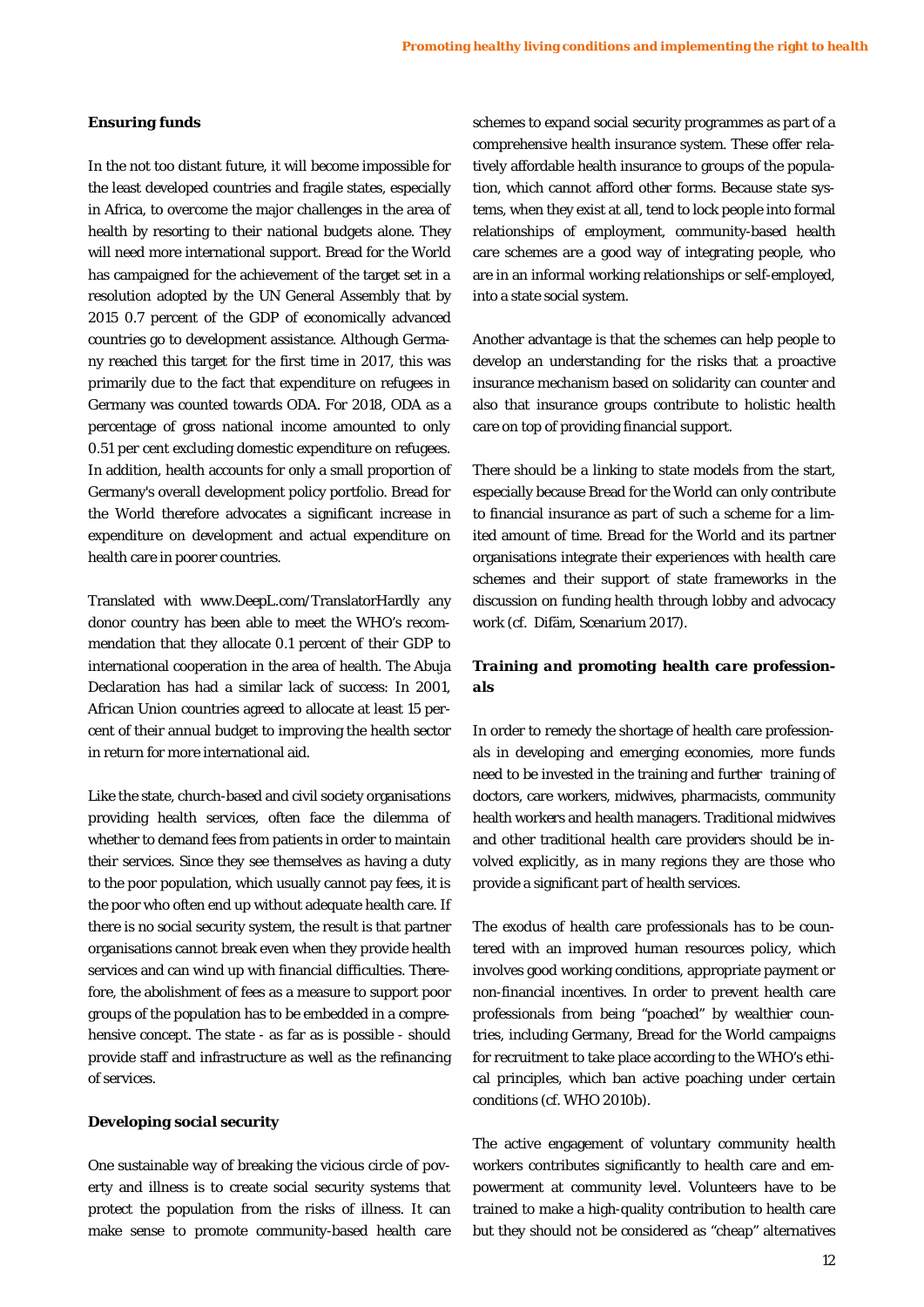to professional health care workers. These latter have to ensure high-quality health care at community level, as well as supervise and train volunteers.

#### *Integrating new technologies*

eHealth and digitalisation are key words in modern health care, where new technologies and approaches are becoming increasingly present. The use of smartphones and health apps can ease communication between patients and health establishments, as well as ensure that people take responsibility for their own health. Health establishments can benefit from electronic health care data management; telehealth can enable learning between different health establishments, for example between primary and tertiary levels, or between establishments in the South and the North etc.

eHealth especially - but not only - offers great potential for underserved rural areas. However, information has to be handled responsibly if risks such as poor data protection or too much focus on technical approaches are to be avoided.

#### *Strengthening health promotion and prevention*

Of major importance are measures to prevent illness, for example early detection, vaccines, check-ups, tests and awareness-raising.

Health promotion (Salutogenese) enables people to gain or improve control of their own health. People have to have access to knowledge and skills. They should not only be considered as patients, but as people with the skills and resources to understand their health whom it makes sense to strengthen and involve. The treatment literacy approach used in the area of HIV so that patients are well-informed about their treatment and able to claim their rights, should lead to a health literacy approach.

#### *Ensuring access to medical products*

Bread for the World promotes access to medical products such as vaccines, diagnostics and medicine. Because new medicines are often too expensive, poor countries cannot always afford them and thus cannot make diagnoses and administer treatment that is in accordance with the latest research. It used to be that people who were HIV-positive only received treatment when their illness reached a particular state. Today, the idea is that every person who is diagnosed with an infection be provided with medicine - this improves results, saves lives and prevents new infections.

Increasingly, medicines are not as effective as they used to be because of more resistant pathogens (cf. Brot für die Welt 2015a). Antimicrobial resistance is the result of unregulated and unnecessary use of medicine and poses a risk not only when treating infectious diseases but also in surgical operations and obstetrics. Of particular concern is the situation in the area of antibiotics, which are used in human medicine and in (intensive) animal husbandry (cf. Brot für die Welt 2018c). As a countermeasure, Bread for the World advocates a responsible approach to medicines.

Counterfeit medicines that have no active ingredients or are substandard, also strengthen antimicrobial resistance and harm the health of patients. Because state regulations regarding licenses and the monitoring of medicines are often sub-standard in poorer countries, partner organisations are being strengthened in their efforts to supervise the quality of medicines.

To enable improved access to medical products, Bread for the World also campaigns for new incentive models in research and development and for a change of the patent system, which currently follows market principles and is thus not able to meet the global demand for medicine. Pharmaceutical companies do not conduct much research into poverty-related diseases because such investment would not be profitable. When new medicines come out on the market, they are protected for 20 years or more by patents, and thus not affordable for poorer countries and their populations. Patents prevent the manufacture of cheaper generic drugs. But without generic drugs, it would not have been possible to expand the treatment of HIV in Africa. Generic drugs have saved millions of lives.

One incentive model for developing new products is the de-linkage approach, where the research and development costs are "de-linked" from the later product price and volume of sales. This can only work if governments invest more public funds into areas where they are urgently needed and motivate pharmaceuticals companies to become active in these same areas. Medicines will only become more accessible if there are no prospects of high profits (cf. Doctors Without Borders, 2017).

# **4.5. Ensuring care in the case of illness**

The essential lifelong treatment of HIV, increasing resistance to medicines used to treat infectious diseases, the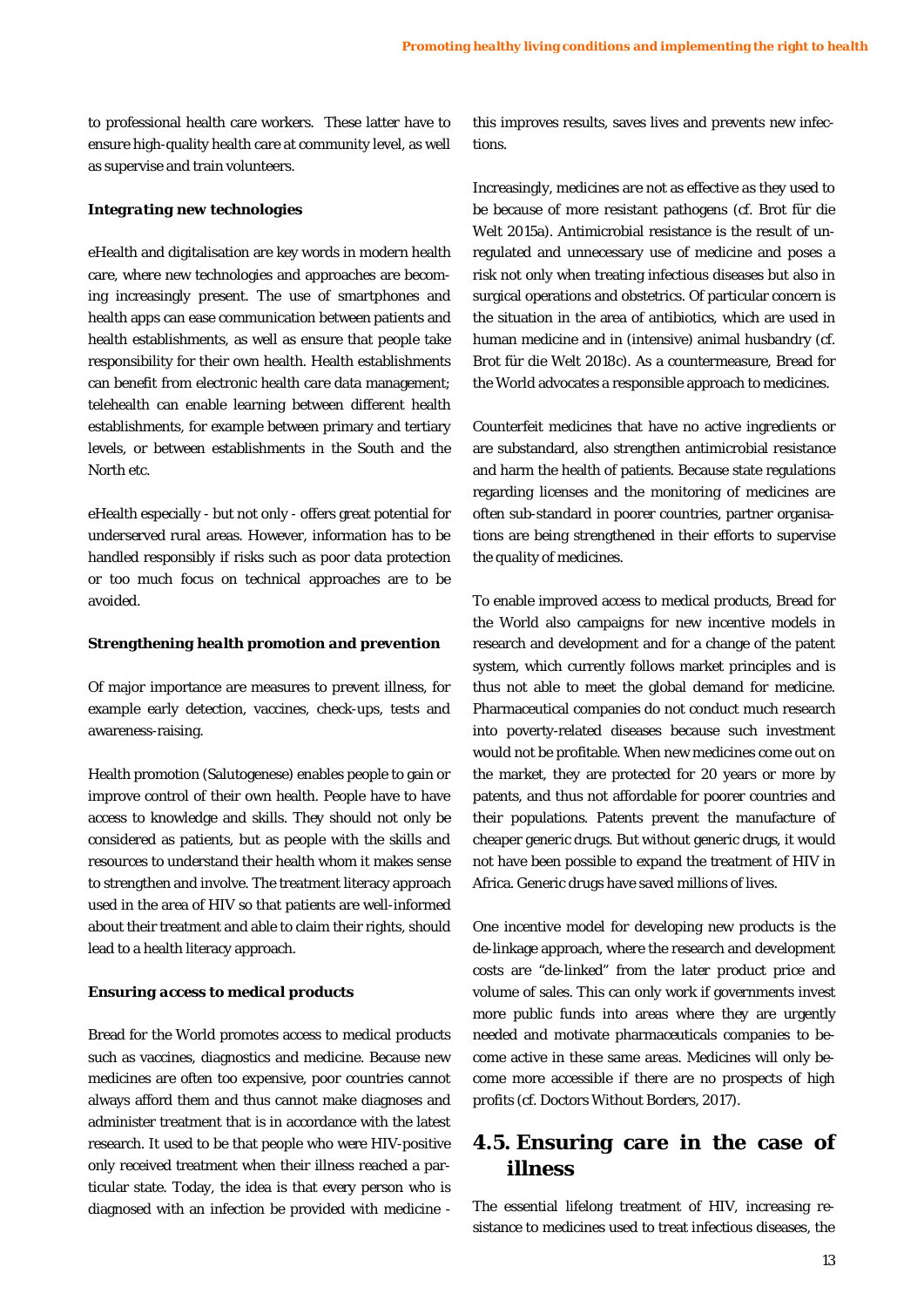curbing of chronic non-communicable illnesses, the care and treatment of mental illness and the palliative care of elderly, gravely ill and dying people are all posing increasing challenges to the health systems of poor countries. If they are to be met, the health systems have to be allocated appropriate resources and health literacy has to be developed.

Partner organisations receive support so that their services can cover the needs of people as part of a holistic approach. Of particular importance are community-based prevention and treatment. There might also be a need to strengthen nursing capacity in institutions because migration and urbanisation are causing the cohesion of large families to erode (cf. Brot für die Welt 2018a).

# **4.6. Incorporating traditional, complementary and integrative medicine**

Till now, in its support, Bread for the World has not paid that much attention to variations of health care provision that are not based on the model of conventional medicine. For many parts of the population in poor and rural areas, traditional medicine and healing methods are more accessible and affordable. The WHO considers traditional/alternative medicine and conventional medicine as equal and complementary systems (cf. WHO 2013). Traditional medicine should not be understood as a standardised system like conventional scientific medicine, which is organised along the same principles all over the world. There are different traditional, alternative and indigenous health systems that are more or less elaborate. Because they play an important role in providing high-quality health care, they are rightly receiving more attention.

New means of ensuring and monitoring their quality might have to be found. Because of their fundamentally different approach, scientific criteria cannot always be used to measure the results of alternative and traditional medicine. Bread for the World also believes that indigenous communities and others must retain their rights to medicinal herbs and plants and perpetuate their knowledge of these. Private companies must not be allowed to patent the plants.

# **4.7. Preventing health catastrophes**

Local, regional or global epidemics can have catastrophic consequences for the health systems of poor countries. The Ebola epidemic and the death of health professionals exerted terrible pressure on already very weak health systems in western Africa, as did the fact that almost all resources were concentrated on fighting Ebola.

In order to prevent epidemics and worldwide pandemics, health systems need to be strengthened and made less vulnerable. Health professionals have to be prepared for possible health catastrophes and trained to recognise them and put emergency plans into action.

# **4.8. Shaping health governance**

#### *Global and national levels*

The interaction of actors in the national, and particularly global health structures is often not transparent, with the interests of particulars frequently standing above those of the general well-being. Responsible governance should be based on a framework of values that understands health as a human right, a public good, a component of well-being and a matter of social justice. The impact on health should be taken into account in all areas of policy to reduce possible negative effects of policy decisions. State policy should pay attention to the health of the poor population and not concentrate solely - as is often the case - on providing health care to wealthy classes, by disproportionately supporting the private sector and urban centres.

Bread for the World pays a lot of attention to the activities of the WHO, whose mandate, as a specialised agency of the United Nations, is to set and demand standards for global health and to coordinate global health policy. The WHO has so far done this successfully with campaigns to eradicate polio for example, and by providing guidelines and recommendations for diagnosing and treating many diseases. However, because of financial constraints and structural shortages, the WHO has lost some of its agency and admits itself that it did not react adequately to the Ebola crisis of 2014. The WHO's role has to be reinforced so that it can fulfil its tasks.

New, private and profit-making actors and foundations are playing an increasingly large role in the area of health. They often link their funding to the WHO to conditions that serve their own interests. Thus there is a risk of a loss of neutrality and the one-sided setting of priorities. Member states should significantly increase their contributions to the WHO so that it has adequate and long-lasting funds. Bread for the World has called for more transparency in the WHO's cooperation with private actors. Furthermore, it believes that civil society and non-profits, whose role in this regard has been rather weak so far, should be more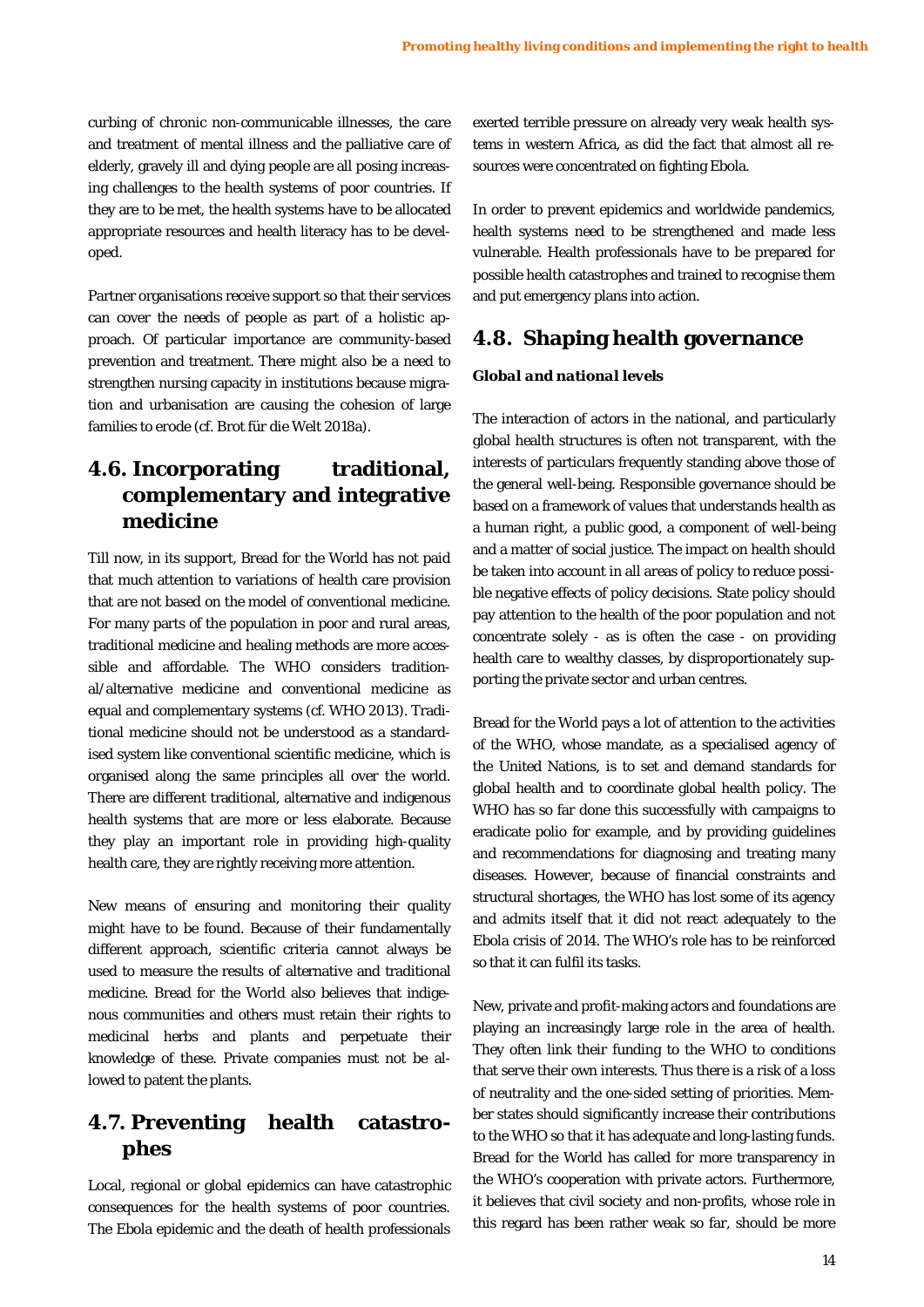involved in the WHO's political decision-making structures (cf. BfdW 2017a).

#### *Civil society*

In most countries, private organisations provide health care in addition to the state and civil society. Churches, other faith-based organisations and civil society organisations usually differ from private providers in that they do not work for profit. All over the world, civil society organisations play an important role in the area of health. Apart from providing health services, they tend to be critical of politicians.

Many of the projects and programmes supported by Bread for the World comprise an advocacy component as well as health services, which allows organisations to have an influence on politics. Bread for the World particularly supports advocacy work that reinforces expertise gained from project work and model projects. It especially wants actors from civil society to be able to network and cooperate so that they can learn from one another and be a forceful voice when they carry out lobby and advocacy work.

In addition, Bread for the World supports civil society organisations in their efforts to offer advice and expertise to those developing state policies in the area of health. They are well equipped to do this as they have technical know-how and are knowledgeable about the health needs of people. Many partner organisations are asked by governments to serve as consultants and are involved in developing national health strategies or improving health establishments for example. They can thus combine their consulting work with advocacy work for their target groups and have an impact on policy. Partner organisations are also encouraged to be transparent, accountable and responsible in their work with target groups and communities.

#### *Private sector*

In recent years, there has been a huge increase of private actors in the area of health. As a result, there is even less provision of health care to disadvantaged and poor people because generally only people who earn reasonably can afford the services of doctors with private practices, private hospitals or health insurance companies. This is particularly the case when there is no refinancing system and fees have to be paid directly. In Asia in particular the market has been invaded by private insurance companies and hospital groups.

Bread for the World thinks it is imperative that private initiatives and companies take responsibility in the area of health by basing their activities on human rights and the common good. There should be no further exclusion of the poor and there should be state regulation to ensure that this is the case.

#### *Multi-actor partnerships*

The number of multi-actor partnerships and publicprivate partnerships has particularly increased within the framework of the SDGs and the greater involvement of the private sector in health policy. The Global Fund to Fight AIDS, Tuberculosis and Malaria, through which Bread for the World's partner organisations also receive funds, has gained a particular importance, especially its efforts to strengthen health systems overall by promoting diseaserelated programmes. The global fund's management structures are adapted to ensure the participation of recipient countries and civil society, including patients, and designed to be highly transparent. In this respect, Bread for the World sees the fund as a model for other global partnerships.

Gavi, the Vaccine Alliance has contributed significantly to the fact that vaccination rates have risen and child mortality has fallen. However, Bread for the World is critical of the fact that its management structures are influenced by the private pharmaceuticals sector, which acts in its own economic interest.

Bread for the World is also not uncritical of the activities of philanthropic actors and foundations such as the Bill & Melinda Gates Foundation and the Clinton Foundation. These have raised considerable funds for global health and as such are positive, but they should not "squeeze out" state donors. The political influence that the Gates Foundation has on the WHO as its second-largest donor should also be regarded critically. After all, a large part of the funds allocated to health by the Gates Foundation derive from the shares of companies in the food industry, whose business practices often contradict efforts to improve health and whose products, for example CocaCola, are frequently categorised as unhealthy by the WHO.

New donors such as the Gates Foundation can also be criticised for their lack of transparency and accountability as well as their top-down approach. They define health needs from a global central position, usually without taking into account local communities. Furthermore, in many cases they advocate a development paradigm that is heavily based on technological and short-term solutions instead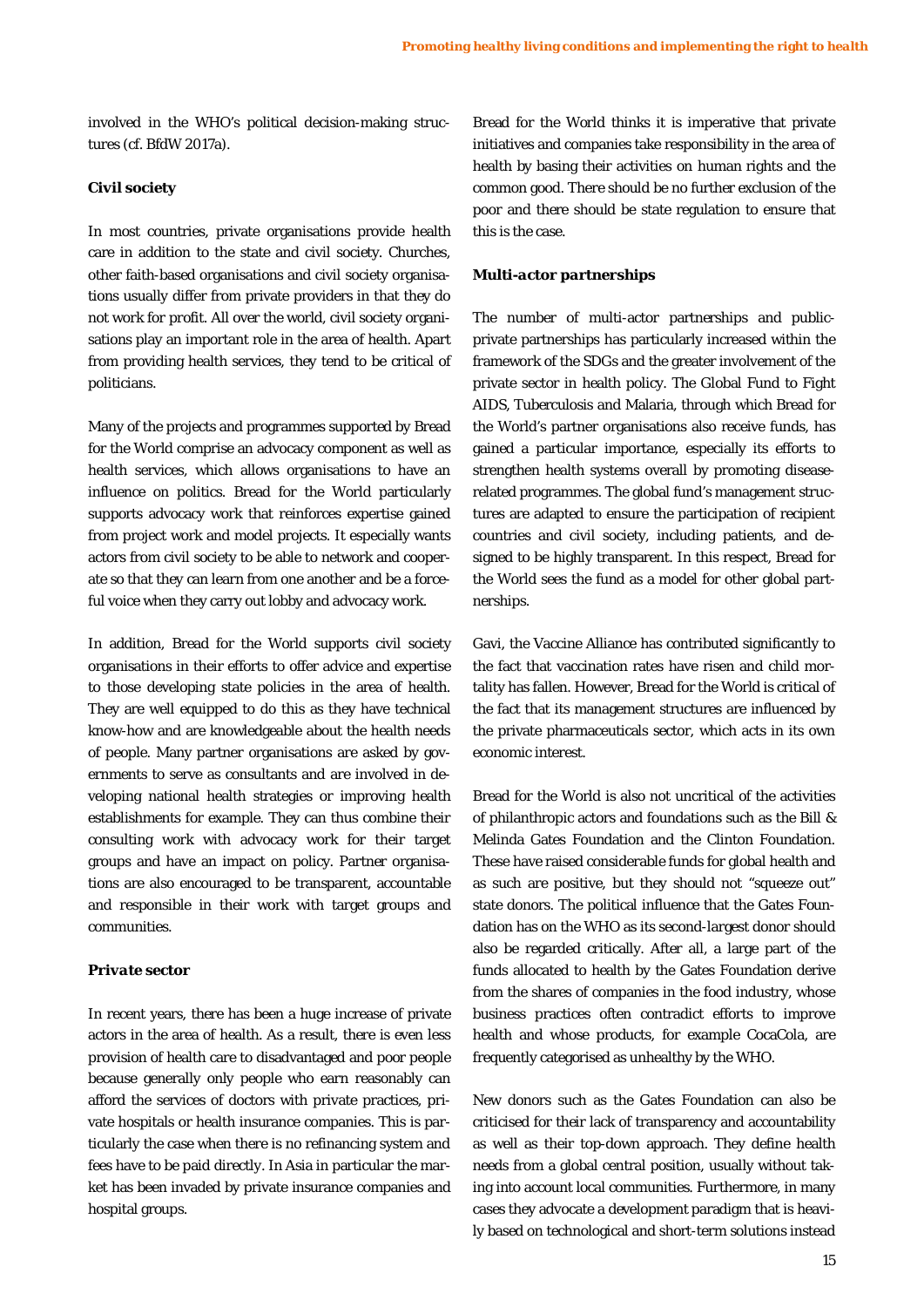of effecting sustainable changes. Finally, questions of legitimacy are raised when development policy decisions are made on the basis of the financial power of private individuals and a counterweight to politically legitimate structures, i.e. governments and the institutions of the United Nations (cf. Misereor/GPF / BfdW 2015) is created.

# **4.9. Tasks for the affected work units and strategic approaches**

The work of Bread for the World is based on the principles and viewpoints described in this policy paper on health. This is being presented at the same time as a "strategic paper on health" which will implement the described viewpoints and serve as a basis and guide to the work units' tasks. Depending on their scope, the work units will use their respective instruments to pick up coherently on the subject area of health:

- The units responsible for lobby and advocacy work and dialogue in development policy will campaign for the human right to health, universal access to health care and the implementation of health-related SDGs. They will cooperate with partner organisations and take their concerns into account. This will take place at German, European and global level.
- Domestic programmes will contribute to raising more awareness of the meaning of health for development and poverty reduction by promoting development policy education.
- Promotion of health care and ensuring that it is provided by qualified professionals will result from support and staff training as well as consulting, South-South exchange, exposure visits and workshops.
- Area-related grants will be awarded for Germany and abroad, for individuals and groups.
- The PR department will promote the area of health by making it visible in publications, on the website and in other media.
- Diakonie Katastrophenhilfe (DKH) will continue to provide humanitarian aid when there is a disaster and will also continue its health work, cooperating closely with Bread for the World as necessary.
- The health-related expertise of in-house consultants and those of the German Institute for Medical Mission (Difäm) in Tübingen will be at the disposal of those interested.
- A cross-departmental specialist group on health will enable exchange, coordination and coherence.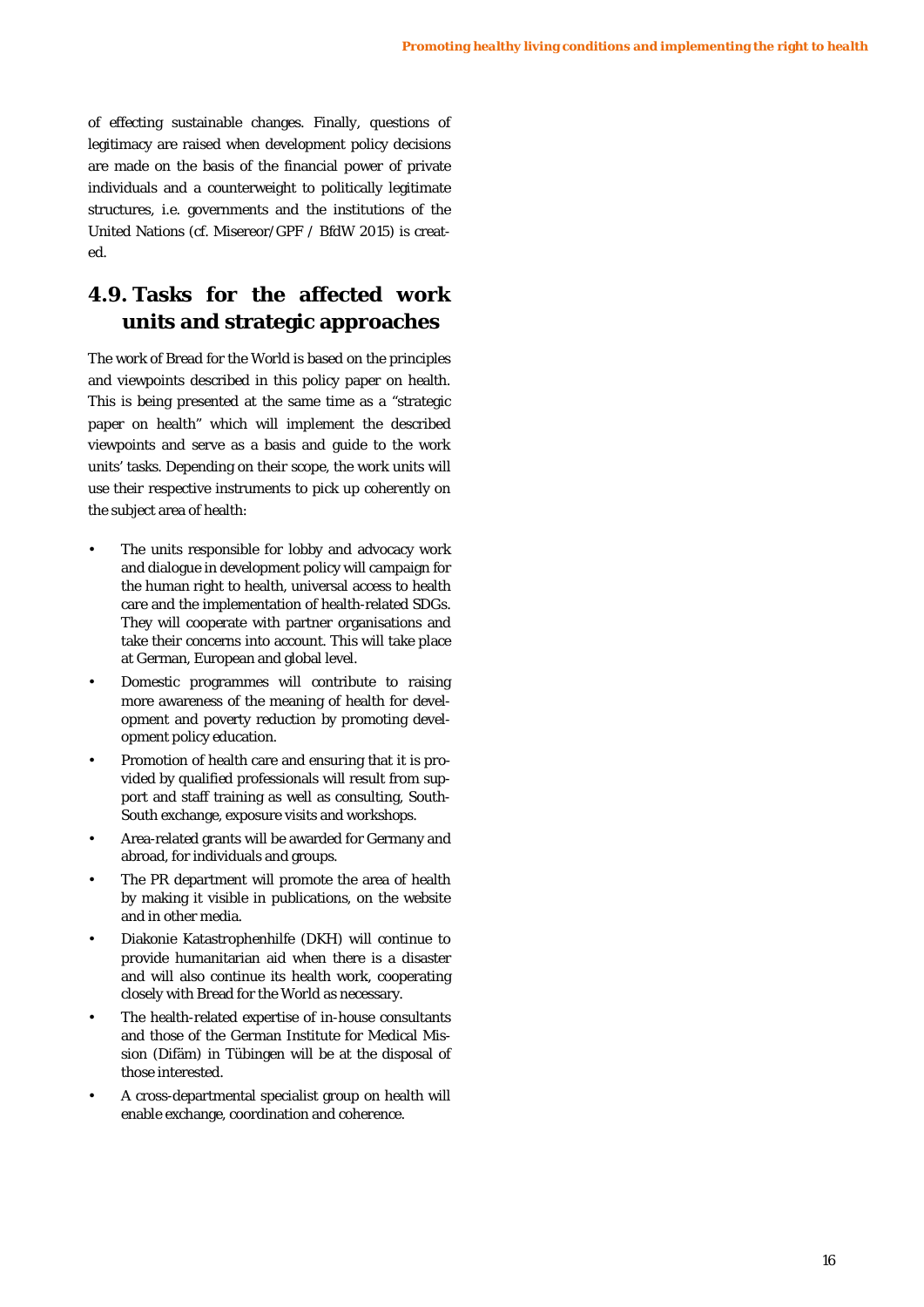# **5. Bibliography and further literature**

Brot für die Welt (2018a): Report. Partner Consultation on Health. 3rd to 6th October 2017, Bangalore, India.

Brot für die Welt (2018c): Antibiotikaresistenz und globale Tierhaltung. Published at: https://info.brotfuer-die-welt.de/blog/antibiotikaresistenz-globaletierhaltung

Brot für die Welt (2017a): Diskussionsbeitrag. Quo vadis, WHO? Vor welchen Herausforderungen die Weltgesundheitsorganisation steht und wie Deutschland zu ihrer Stärkung beitragen kann.

https://www.brot-fuer-die-

welt.de/fileadmin/mediapool/2\_Downloads/Fachin formatio-

nen/Analyse/Analyse72\_Quo\_vadis\_WHO.pdf,

Brot für die Welt (2016d): Report. Bread for the World - Partner Consultation on Health and HIV. 22 - 25 November 2016, Limbe, Cameroon.

Brot für die Welt (2016f): Strategieplan 2016 bis 2020. Berlin.

Brot für die Welt (2016g): Synthesebericht für Brot für die Welt/Evangelischer Entwicklungsdienst. Evaluierung der Zusammenarbeit von Brot für die Welt mit Dachorganisationen und Netzwerken.

Brot für die Welt (2016i): Wie ein Virus die Entwicklung eines ganzen Landes zerruettet. Die gesellschaftlichen Auswirkungen der Ebola-Krise in Liberia - unter besonderer Beruecksichtigung der Ernaehrungssicherheit. https://www.brot-fuer-diewelt.de/fileadmin/mediapool/2\_Downloads/Fachin formationen/Analyse/Analyse57\_Ebola.pdf

Brot für die Welt (2015a): Blog. Erwartungen an den G7-Gipfel zu antimikrobiellen Resistenzen (AMR), https://info.brot-fuer-diewelt.de/sites/default/files/blogdown-

loads/erwartungen\_zu\_amr\_an\_g7\_gipfel\_0.pdf

Brot für die Welt (2015b): Final evaluation of the project Ebola Response. Save Sierra Leone from Ebola. Berlin.

Brot für die Welt (2015f): Orientierung Familienplanung. Berlin.

Deutsches Institut für ärztliche Mission/ Difäm (2016): Gesundheit in der Einen Welt. Im Fokus: Psychische Gesundheit. https://difaem.de/uploads/tx\_bfactorpublikationen /GideW\_2\_2016\_web\_01.pdf

Difäm (2014): Christliche Gesundheitsarbeit: Zukunftsaufgabe von Kirchen und Gemeinden, Ueberlegungen anlaesslich des 50jährigen Jubiläums einer Tagung zur christlichen Gesundheitsarbeit im Jahr 1964

Difäm/ Scenarium (2017): Study Report. Analysis of existing Brot für die Welt projects for communitybased health financing in the context of national ambitions for health financing - and development of recommendations for a future funding policy of Brot für die Welt. Tuebingen/ Berlin

Deutsche Plattform für Globale Gesundheit/ DPGG (2017a): Fact Sheet. Brain Drain durch grenzueberschreitende Abwerbung von Gesundheitsfachkraeften.

https://www.plattformglobalegesundheit.de/wpcontent/uploads/2017/11/dpgg\_fact-sheets\_4.pdf

Deutsche Stiftung Weltbevoelkerung/ DSW (2017a): Freiwillige Familienplanung. Aufklaerung und Familienplanung – (k)eine normale Sache. Published at: https://www.dsw.org/unsere-themen/freiwilligefamilienplanung/

DIMR (1976): Internationaler Pakt ueber wirtschaftliche, soziale und kulturelle Rechte vom 19. Dezember 1966. Published at: http://www.institut-fuermenschenrechte.de/fileadmin/user\_upload/PDF-Dateien/Pakte\_Konventionen/ICESCR/icescr\_de.p df

Evangelischer Entwicklungsdienst/ EED (2010): Profil 14, Gesundheit. Profil - Positionen – Perspektiven. Bonn.

Evangelischer Entwicklungsdienst/Brot für die Welt (2006): HIV/Aids. Probleme – Positionen – Strategien. https://www.brot-fuer-die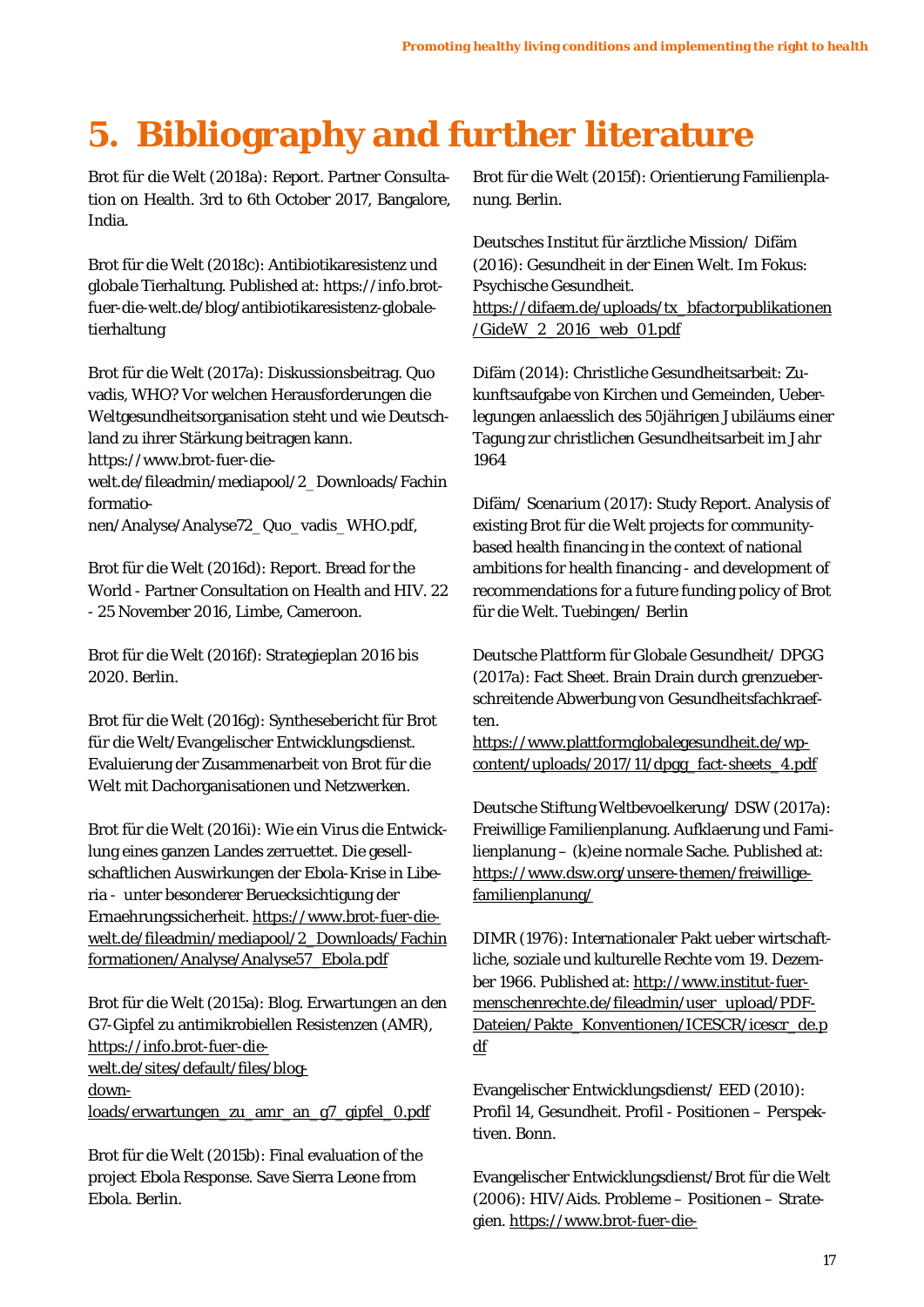welt.de/fileadmin/mediapool/2\_Downloads/Theme n/Gesundheit/EED\_BfdW\_HIV-Aids\_2006.pdf

Evangelische Kirche in Deutschland/ EKD (2013): Vortrag von Nikolaus Schneider: Das Subsidiaritätsprinzip ist ein Segen.

https://www.ekd.de/pm234\_2013\_subsidiaritaetsp rinzip.htm

Evangelische Zentralstelle für Entwicklungshilfe e.V. / EZE (2017): Bericht zur Förderung entwicklungspolitischer Vorhaben der Kirchen aus Bundesmitteln im Jahr 2016. Förderbericht 2016. Berlin.

International Labour Organization/ILO (2017): World Social Protection Report 2017–19. Universal social protection to achieve the Sustainable Development Goals.

http://www.ilo.org/wcmsp5/groups/public/-- dgreports/---dcomm/---

publ/documents/publication/wcms\_604882.pdf

Misereor/Global Policy Forum/ Brot für die Welt (2015): Philanthropic Power and Development. Who shapes the agenda?

https://www.globalpolicy.org/images/pdfs/GPFEur ope/Philanthropic\_Power\_online.pdf

Oekumenischer Rat der Kirchen/ ÖRK (2018): Gesundheit und Heilen.

https://www.oikoumene.org/de/was-wirtun/gesundheit-und-heilen?set\_language=de

SEEK Development/ SEEK (2013): Evaluation des Förderbereichs Gesundheit des Evangelischen Entwicklungsdienstes e. V. (EED). Synthesebericht aus Desk-Studie und Fallstudien. Berlin.

The Global Fund to Fight Aids, Tuberculosis and Malaria/ GFATM (2018): Accelerating the end of AIDS, tuberculosis and malaria as epidemics; https://www.theglobalfund.org/en/

UNAIDS (2017). http://www.unaids.org/

United Nations/ UN (2000): General Comment No. 14 (2000). The right to the highest attainable standard of health (article 12 of the international Covenant on Economic, Social and Cultural Rights). http://tbinternet.ohchr.org/\_layouts/treatybodyext er-

### nal/Download.aspx?symbolno=E%2fC.12%2f2000% 2f4&Lang=en

UN (2015a): Sustainable Development Goals. http://www.un.org/sustainabledevelopment/sustain able-development-goals/

UN (1948): Allgemeine Erklärung der Menschenrechte, Artikel 25. http://www.unric.org/de/menschenrechte/16, 06.02.2018

WHO (2018d): Neglected tropical diseases. http://www.who.int/neglected\_diseases/diseases/e n/

WHO (2018e): SDG 3: Ensure healthy lives and promote wellbeing for all at all ages. http://www.who.int/sdg/targets/en/

WHO (2016a): Health literacy. The mandate for health literacy.

http://www.who.int/healthpromotion/conferences/ 9gchp/health-literacy/en/

WHO (2013): WHO Traditional Health Medicine Strategy 2014-2023. Published at:

http://www.searo.who.int/entity/health\_situation\_ trends/who\_trm\_strategy\_2014-2023.pdf?ua=1,

WHO (2012): Governance for health in the 21st century.

http://www.euro.who.int/\_\_data/assets/pdf\_file/0 019/171334/RC62BD01-Governance-for-Health-Web.pdf,

WHO (2010a): Monitoring the Building Blocks of Health Systems: A Handbook of Indicators and their Measurement Strategies. Published at: http://www.who.int/healthinfo/systems/WHO\_MB HSS\_2010\_full\_web.pdf?ua=1, 06.02.2018

WHO (2010b): WHO Global Code of Practice on the International Recruitment of Health Personnel. Published at:

http://www.who.int/hrh/migration/code/code\_en. pdf?ua=1

WHO (1978): The Declaration of Alma Ata. International Conference on Primary Health Care, Alma-Ata, USSR, 6-12 September 1978,Published at: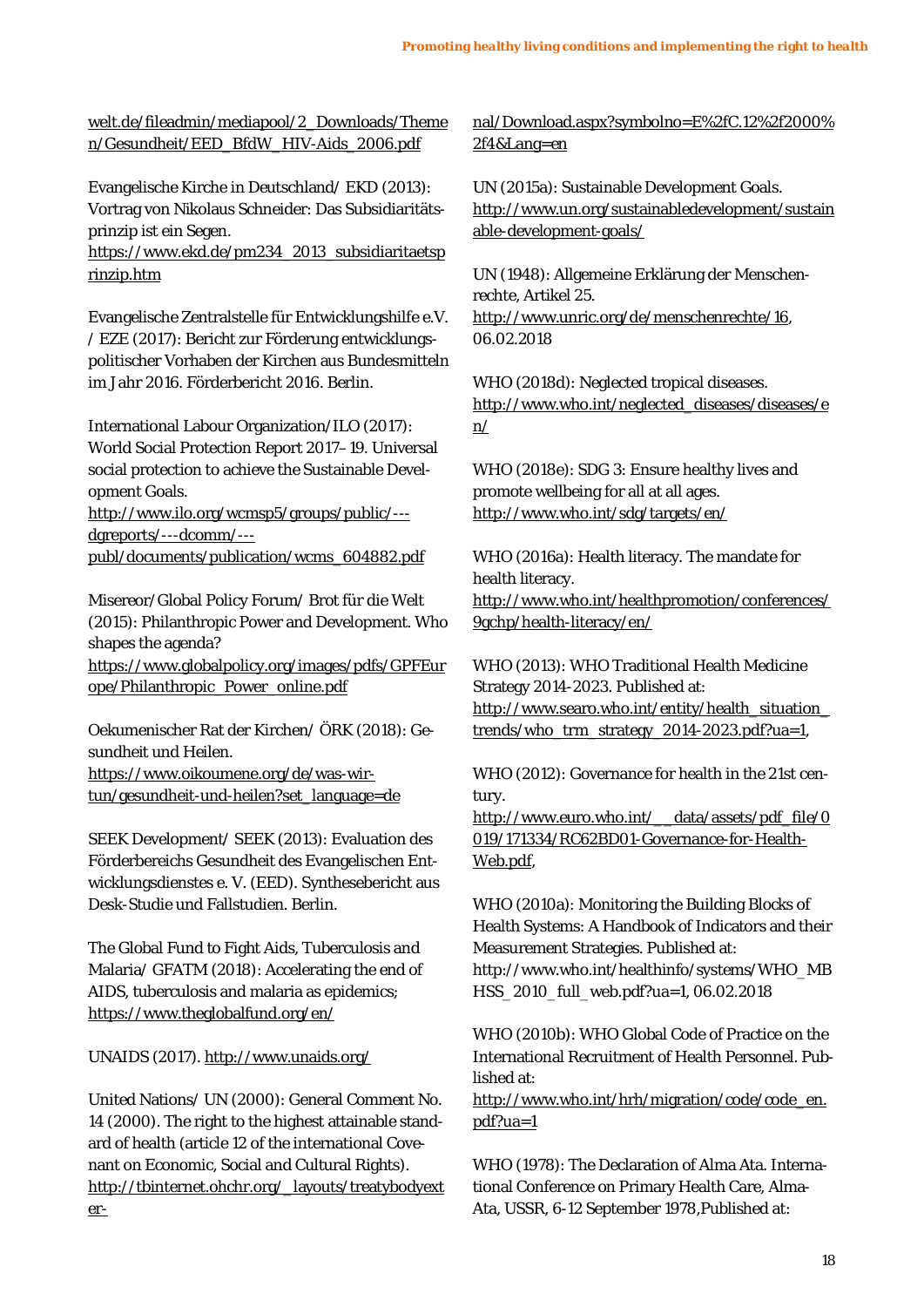http://www.who.int/publications/almaata\_declarati on\_en.pdf?ua=1

WHO (1946): Verfassung der Weltgesundheitsorganisation. Published at:

https://www.admin.ch/opc/de/classifiedcompilation/19460131/201405080000/0.810.1.pdf, 06.02.2018

WHO: Health in the post-2015 development agenda: need for a social determinants of health approach. Joint statement of the UN Platform on Social Determinants of Health http://www.who.int/social\_determinants/advocacy /UN\_Platform\_FINAL.pdf?ua=1

WHO/WB (2017): Tracking Universal Health Coverage: 2017 Global Monitoring Report.

http://www.who.int/healthinfo/universal\_health\_c overa-

ge/report/2017\_global\_monitoring\_report.pdf?ua= 1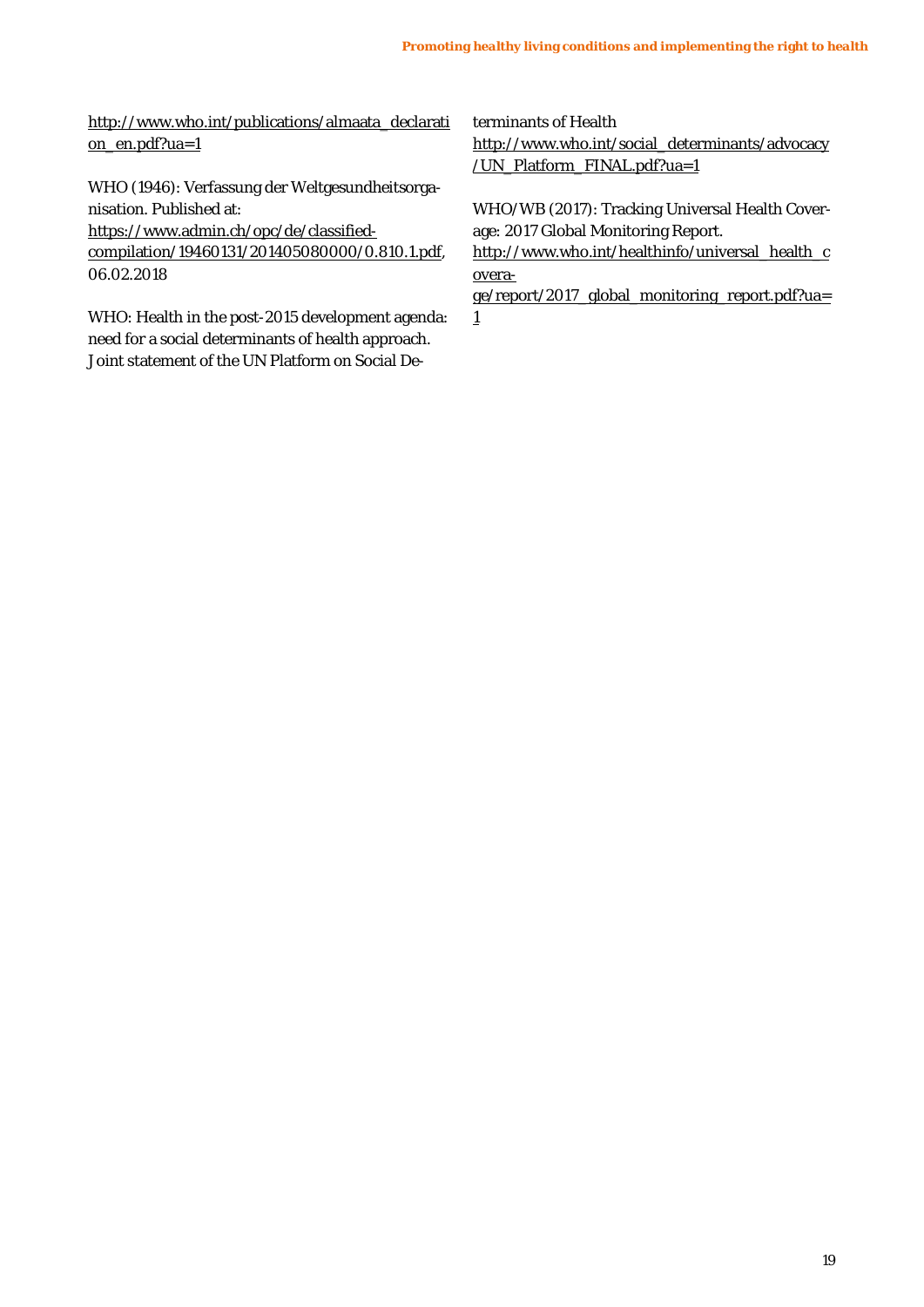# **List of abbreviations**

| AgA          | Aktionsbündnis gegen Aids (Action<br>against AIDS Germany)                                                    | GiZ           | Deutsche Gesellschaft für Internationale<br>Zusammenarbeit (German Association<br>for International Cooperation) |  |
|--------------|---------------------------------------------------------------------------------------------------------------|---------------|------------------------------------------------------------------------------------------------------------------|--|
| bpb          | Bundeszentrale für politische Bildung<br>(The Federal Agency for Civic Educa-<br>tion)                        | <b>HIV</b>    | Human immunodeficiency virus                                                                                     |  |
| <b>BVGF</b>  | Berufsverband Gesundheitsförderung                                                                            | <b>ILO</b>    | International Labour Organization                                                                                |  |
|              | e.V. (Professional association for health<br>promotion)                                                       | <b>LGBTI</b>  | Lesbian, Gay, Bisexual, Transexual/<br>Transgender und Intersexual                                               |  |
| Difäm        | Deutsches Institut für Ärztliche Mission<br>e. V. (German Institute for Medical Mis-<br>sion)                 | <b>MDG</b>    | Millennium Development Goal                                                                                      |  |
|              |                                                                                                               | <b>NCD</b>    | Non Communicable Disease                                                                                         |  |
| <b>DIMR</b>  | Deutsches Institut für Menschenrechte<br>(German Institute for Human Rights)                                  | <b>NGO</b>    | Non-Governmental Organisation                                                                                    |  |
| <b>DKH</b>   | Diakonie Katastrophenhilfe                                                                                    | <b>NTD</b>    | Vernachlässigte Tropische Krankheiten<br>(Neglected Tropical Diseases)                                           |  |
| <b>DPGG</b>  | Deutsche Plattform für Globale Gesund-<br>heit (German Plattform for Global                                   | <b>OHCHR</b>  | Office of the High Commissioner for<br>Human Rights                                                              |  |
| <b>DSW</b>   | Health)<br>Deutsche Stiftung Weltbevölkerung                                                                  | ÖRK           | Ökumenischer Rat der Kirchen (World<br>Council of Churches)                                                      |  |
| EED          | Evangelischer Entwicklungsdienst (Pro-<br>testant Development Service)                                        | <b>PDP</b>    | Produktentwicklungspartnerschaft<br>(Product Development Partnership)                                            |  |
| EKD          | Evangelische Kirche in Deutschland<br>(Protestant Church in Germany)                                          | <b>PPP</b>    | Public Private Partnership                                                                                       |  |
|              |                                                                                                               | RKI           | Robert Koch-Institute                                                                                            |  |
| EZE          | Evangelische Zentralstelle für<br>Entwicklungshilfe e.V. (Protestant Cent-<br>ral Office for Development Aid) | <b>SDG</b>    | Sustainable Development Goal                                                                                     |  |
|              |                                                                                                               | <b>UHC</b>    | Universal Health Coverage                                                                                        |  |
| <b>FAO</b>   | Food and Agriculture Organization of<br>the United Nations                                                    | UN            | <b>United Nations</b>                                                                                            |  |
| Gavi         | Global Alliance for Vaccines and<br>Immunisation                                                              | <b>UNAIDS</b> | United Nations Programme on<br>HIV/AIDS                                                                          |  |
| <b>GFATM</b> | The Global Fund to Fight Aids,<br><b>Tuberculosis and Malaria</b>                                             | UN-BRK        | UN-Behindertenrechtskonvention (UN<br>Convention on the Rights of Persons<br>with Disabilities)                  |  |